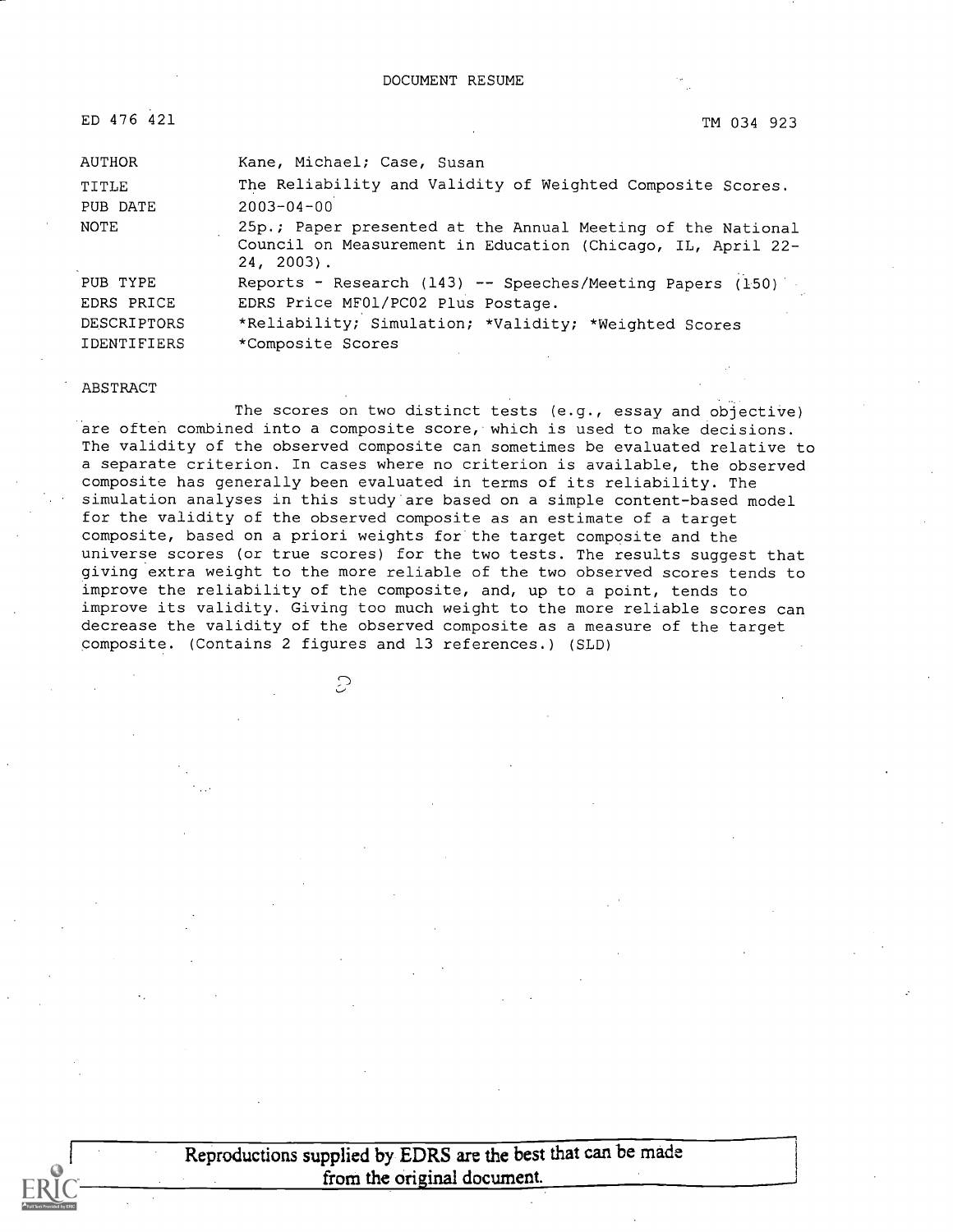Combine scores M02.wpd

 $\boldsymbol{\star}$ ₹ لمر

## The Reliability and Validity of Weighted Composite Scores Michael Kane Susan Case

 $\bar{z}$ 

Paper presented at Annual Meeting of NCME, Chicago, 2003

U.S. DEPARTMENT OF EDUCATION<br>Office of Educational Research and Improvement<br>EDUCATIONAL RESOURCES INFORMATION

CENTER (ERIC)<br>This document has been reproduced as<br>received from the person or organization originating it.

Minor changes have been made to improve reproduction quality.

 $\bullet$ Points of view or opinions stated in this<br>document do not necessarily represent<br>official OERI position or policy.

PERMISSION TO REPRODUCE AND DISSEMINATE THIS MATERIAL HAS BEEN GRANTED BY

M. T. Kane

TO THE EDUCATIONAL RESOURCES INFORMATION CENTER (ERIC)



# <sup>1</sup> BESTCOPYAVAILABLE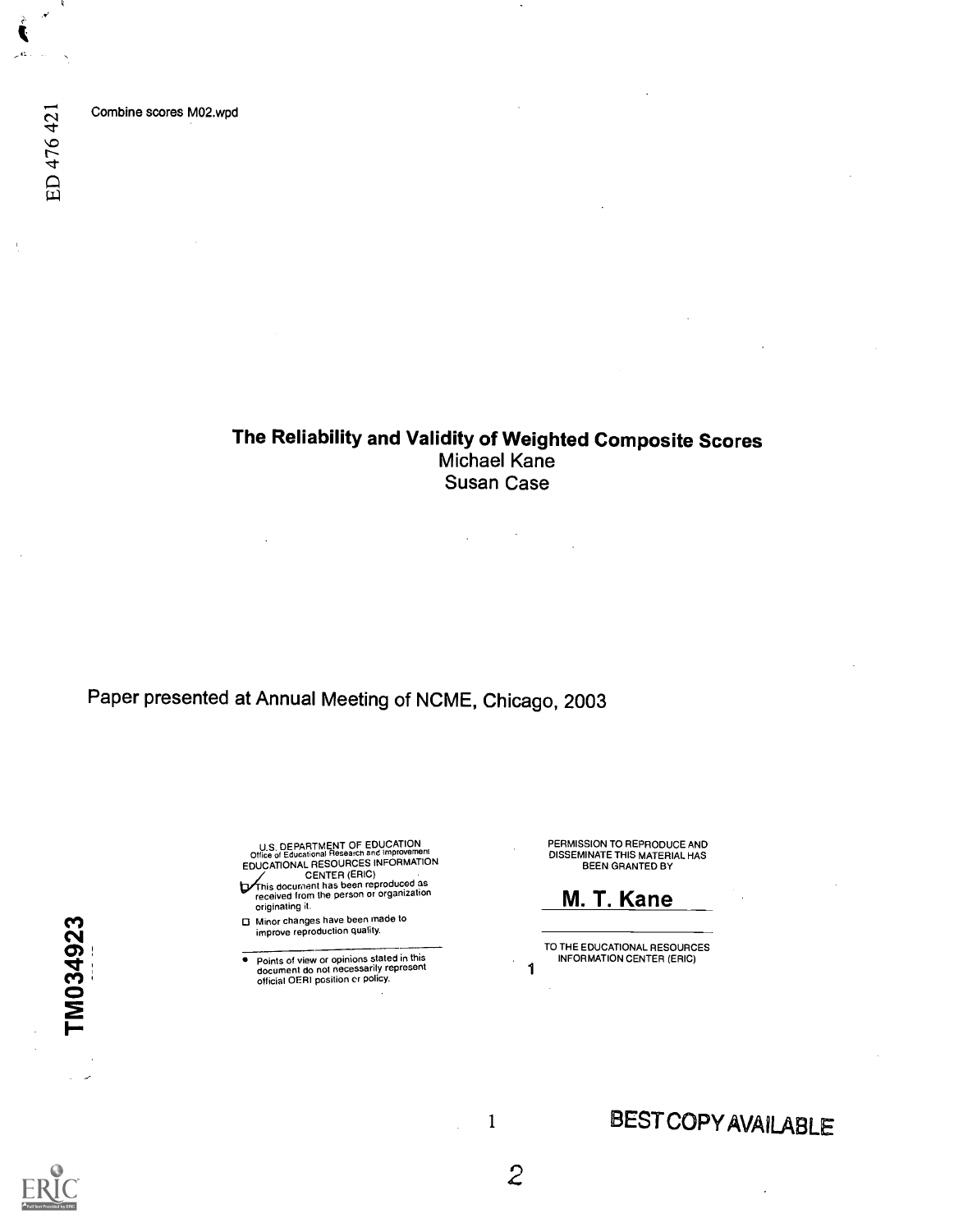#### **Abstract**

The scores on two distinct tests (e.g., essay and objective) are often combined into a composite score, which is used to make decisions. The validity of the observed composite can sometimes be evaluated relative to a separate criterion. In cases where no criterion is available, the observed composite has generally been evaluated in terms of its reliability. The analyses in this paper are based on a simple, content-based model for the validity of the observed composite as an estimate of a target composite, based on apriori weights for the target giving extra weight to the more reliable of the two observed scores tends to improve the reliability of the composite, and up to a point tends to improve its validity. Giving too much weight to the more reliable score can decrease the validity of the observed composite as a measure of the target composite.

running head: Validity of composite scores



2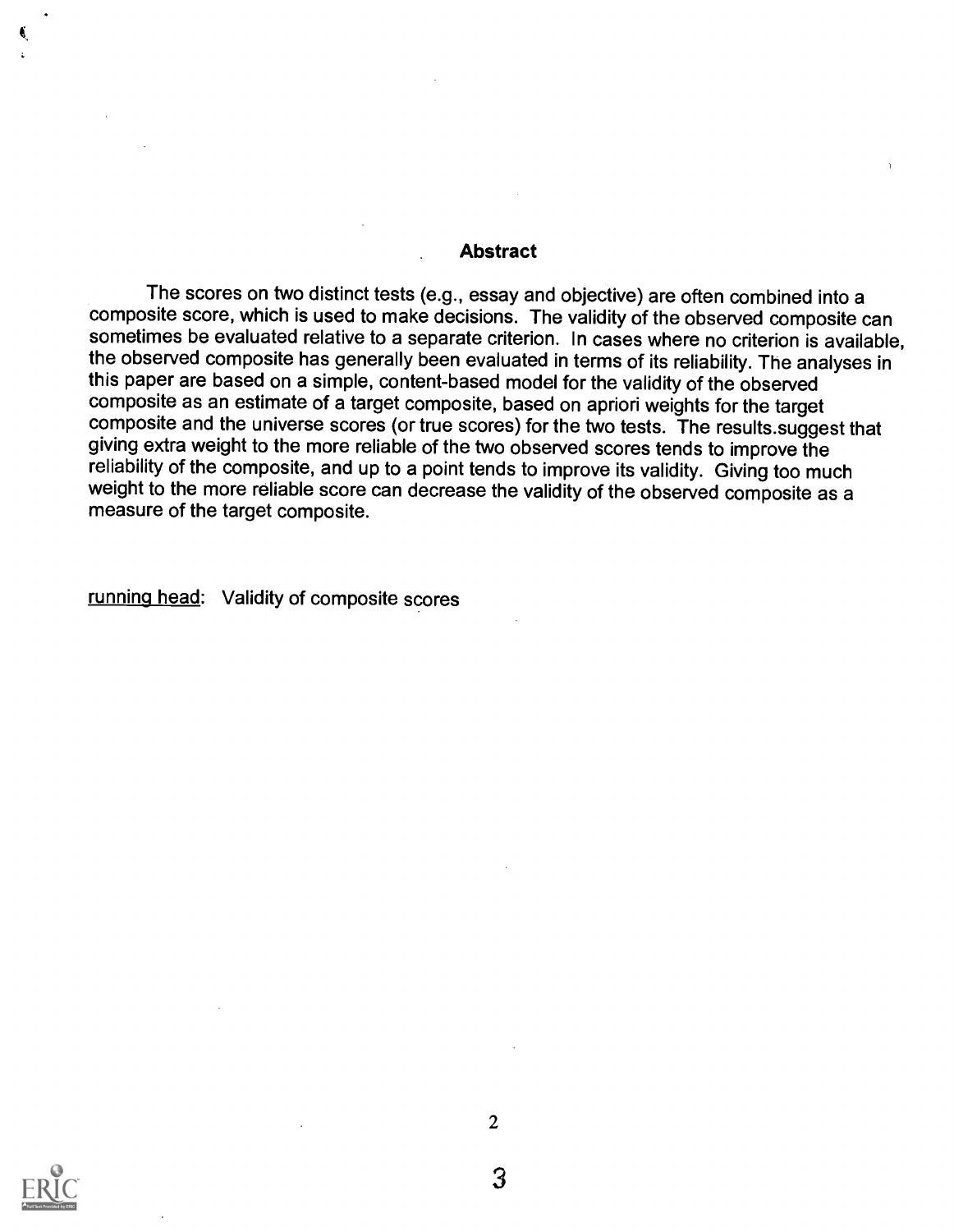Combine scores M02.wpd

 $\ddot{\mathbf{c}}$ 

## The Reliability and Validity of Weighted Composite Scores Michael Kane Susan Case

In many achievement-testing contexts it is desirable to be able to combine measures of distinct competencies into a single variable. For example, we might want to test the students' breath of knowledge in some domain and their ability to use this knowledge in some way. In testing breadth of knowledge, objective tests consisting of a large number of items drawn from all parts of the domain are likely to be particularly effective. To assess skill in using knowledge (e.g., to analyze a trend or solve a problem) a performance test of some kind generally seems more appropriate. As a result, it is not unusual to design high-stakes tests(e.g., certification tests) with two or more parts (e.g., an objective component and an performance component) and to score these two components separately (Klein, 1995; Mehrens, 1990: Rudner, 2001; Wainer and Thissen, 1993).

There are two general approaches to decision making where the decision is to be based on more than one test score: compensatory and non-compensatory. A non-compensatory decision rule considers the separate component scores independently, and it is necessary to pass each components in order to pass the test as a whole. A familiar example of a noncompensatory system is found in the tests used to award driving licenses. In most jurisdictions, one must pass both an objective test covering the rules of the road and a road test assessing essential driving skills. A high score on one component cannot be used to compensate for a low score on the other.

In a compensatory system, the scores on the separate components are combined into a single overall score, which is then used as the basis for a decision. The most common way to combine the component scores is to take their weighted sum or average. In a compensatory scoring system, a high score on one component can compensate for a low score on another component.

Most high-stakes testing programs that rely on two or more tests to make a decision use compensatory scoring rules. There are at least three reasons for this. First, in cases where the different competencies can compensate for each other in actual practice situations (e.g., the tendency for professionals to specialize in different areas of practice), a compensatory rule makes sense. Second, compensatory scoring systems tend to be much more reliable than non-compensatory rules (Hambleton and Slater, 1997), because longer tests (e.g., the composite) tend to be more reliable than shorter tests (e.g., the subtests). Third, compensatory scoring systems are especially appealing when there is considerable overlap in the knowledge and skills being assessed by the different tests (e.g., on objective and essay tests in the same content area).

1

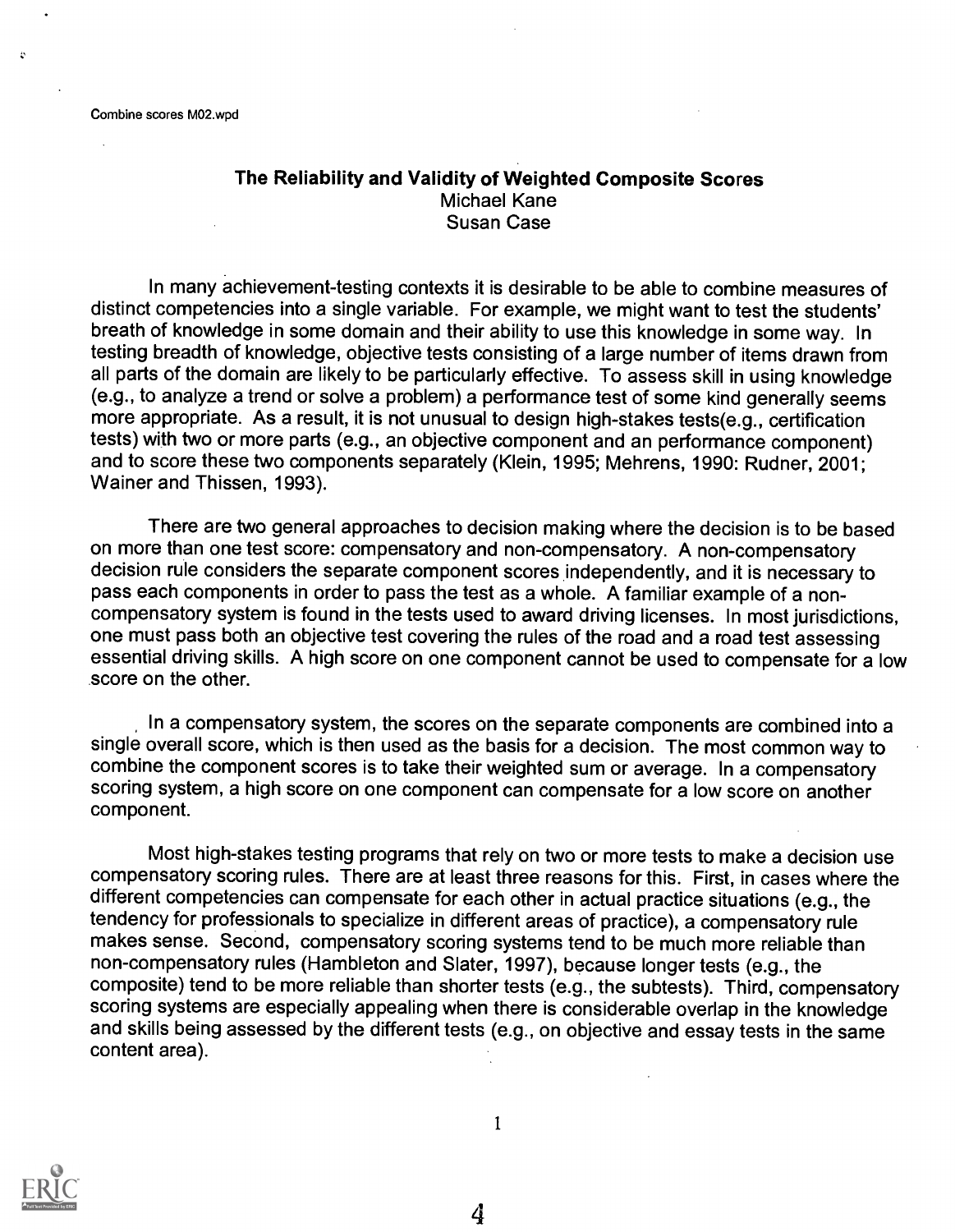A non-compensatory rule tends to make more sense in cases where the skills measured by the different tests are clearly distinct (e.g., written test on rules of the road and a driving test), are each necessary for effective performance, and are each measured with adequate reliability. If any one of these conditions fails, a compensatory rule is recommended.

In a compensatory scoring system, the issue is how to combine the scores from the two components in generating a final score. Assuming that the final score is to be a weighted sum of the separate component scores, the question is reduced to the choice of the weight to be assigned to each component.

#### Previous Research

Research on this issue goes back a long way (Kelly, 1927). In the absence of an external criterion to be used in determining weights, the focus tended to be on the reliability or the standard errors of the test scores. Gulliksen provides an extended discussion of early research on weighting and differential prediction (Gulliksen, 1950, pp. 312 - 359). In cases where no external criterion is available, Gulliksen (1950) suggests two alternatives: to weight the components so as to maximize the reliability of the composite, or to rely on expert judgement for the determination of the weights (p.357).

Jarjoura and Brennan (1982) examined the problem of estimating the universe score for a test developed to match a table of specifications. They assumed that the categories were fixed and that some number of items would be randomly sampled from each category. Jarjoura and Brennan (1982) took the variable of interest for each person to be a weighted composite of his or her category universe scores, with the category weights pre-specified (explicitly or implicitly in terms of the number of items in each category). Among other things, they examined the possibility of selecting the weights to be assigned in a composite of the observed category scores in order to minimize the error variance in estimating a universe-score composite with fixed apriori weights. After analyzing data from a multiple-choice test with five categories, they concluded that it was, "important to have at least some balance of items across the categories" (Jarjoura and Brennan, 1982), but that, "strict adherence" to the prescribed weights was not critical.

Wainer and Thissen (1993) examined this issue in the context of advanced placement tests, that typically include essay questions and multiple-choice questions. They assumed that the goal of the assessment is to estimate some unidimensional variable. They suggest that "the use of a single summary score carries the clear implication that both parts of the test - multiple choice and constructed response - are presumed to measure a single dimension" (p.104). This conclusion echoes a suggestion made by Gulliksen over 50 years ago:

Sometimes when a battery of tests is given, the problem is to obtain a single score from the battery. This implies that the battery is a one-factor battery or is to be treated as a one-factor battery. (Gulliksen, 1950,p. 351)



2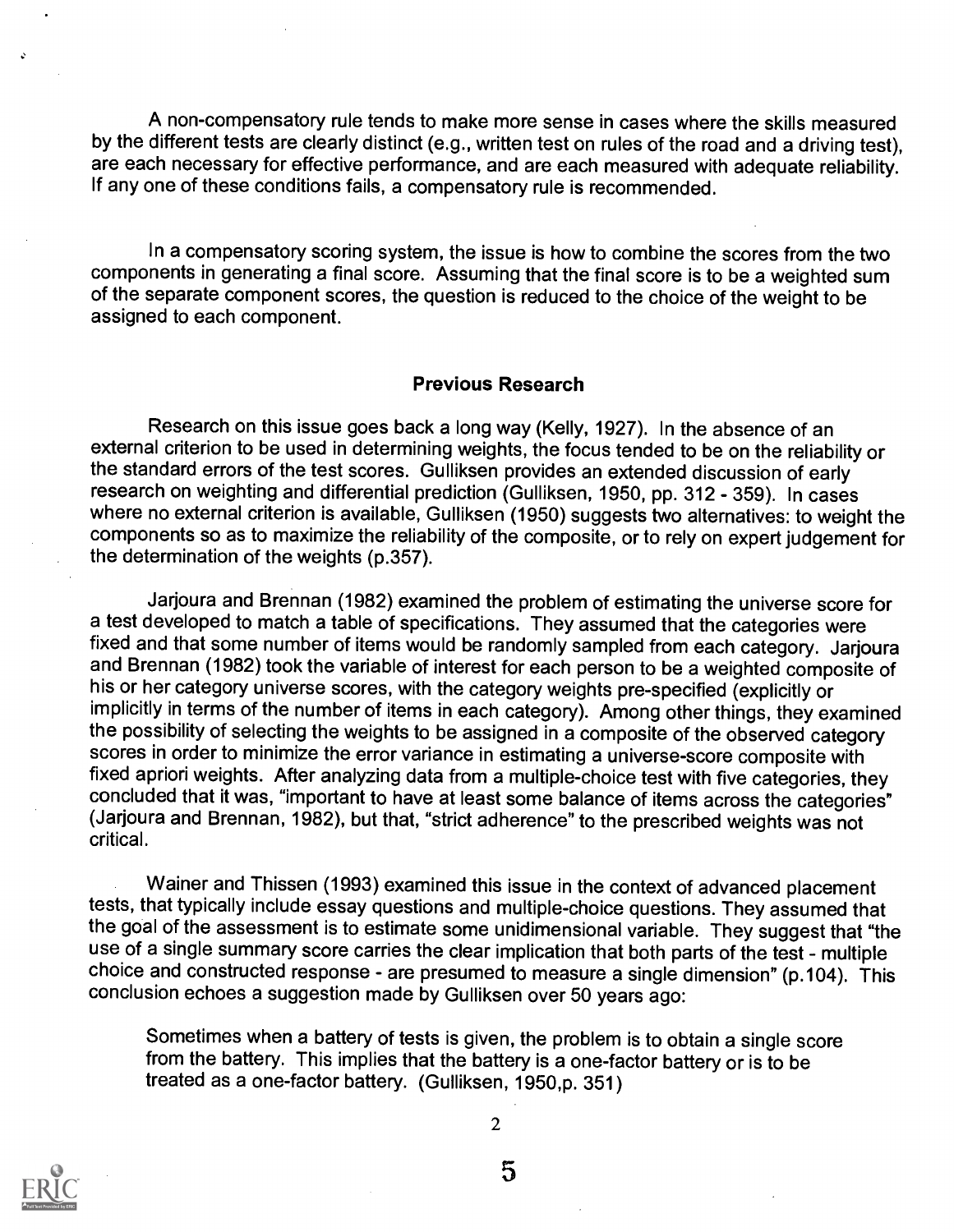This conclusion is unwarranted. In making high-stakes decisions, it is not uncommon to combine scores purposely designed to measure different dimensions of skill or competence. On the Advanced Placement examinations, on college-admission tests (SAT or ACT), on many state testing programs, and on licensure examinations, scores on distinct subtests are combined to form a composite score, even though the different subtests are designed to measure different sets of competencies.

In all of these cases, the different sets of competencies or dimensions measured by the different component measures are viewed as being distinct and important. They are expected to be positively correlated, but they are not viewed as being exchangeable. Many high-stakes educational tests (e.g., ACT, SAT) include a quantitative subtest and a verbal subtest. The content of these different subtests has essentially no overlap (verbal tasks vs. mathematical problems). These separate tests are not seen as measuring the same set of competencies, although we are not surprised that they tend to be positively correlated. The scores are combined mainly to enhance validity of the total score as an overall measure of readiness for college. The use of a single composite score may also improve reliability. Note that the competencies measured by the verbal and quantitative subtests are likely to be at least partially compensatory; in terms of success in college, strength in one set of competencies can compensate for weakness in another, by choice of major and by time devoted to different tasks.

The model proposed by Wainer and Thissen (1993), which assumes that the subtests all measure the same dimension may be reasonable in some contexts, but it does not adequately represent the relationships among component subtests in many high-stakes testing programs. Wainer and Thissen suggest that the usefulness of a test component depends on its reliability and validity, but since good measures of differential validity are often lacking and reliability puts an upper bound on validity, they opt to "use reliability as a surrogate for test usefulness" (p.109).

"... it is sensible to either weight the components by some function of their reliability or to modify the lengths of one or more of those components to make them equal in reliability." (Wainer & Thissen, 1993, p.116)

However, given the basic assumption of the Wainer and Thissen (1993) analysis, the second of these two assumptions does not make much sense. If the two subtests are measuring the same dimension, there is no reason not to rely exclusively on the more efficient approaches. Later in their article, Wainer & Thissen (1993) conclude that constructed-response items "take<br>more examinee time and resources to measure essentially the same thing more poorly than" multiple-choice items. (Wainer & Thissen, 1993, p.116). This conclusion is perfectly valid if the various subtests are viewed as different ways of measuring essentially the same thing. It is not valid, if the two subtests are in fact measuring separate components of competence, even if these components are positively correlated.

In their analysis of tests based on tables of specification, which was discussed earlier, Jarjoura and Brennan (1982) reached essentially the opposite conclusion from Wainer and Thissen. They examined how to distribute a fixed number of items over categories in order to minimize the error in estimating the composite universe score. Their results suggest that the



 $\ddot{\mathbf{c}}$ 

3

 $6\overline{6}$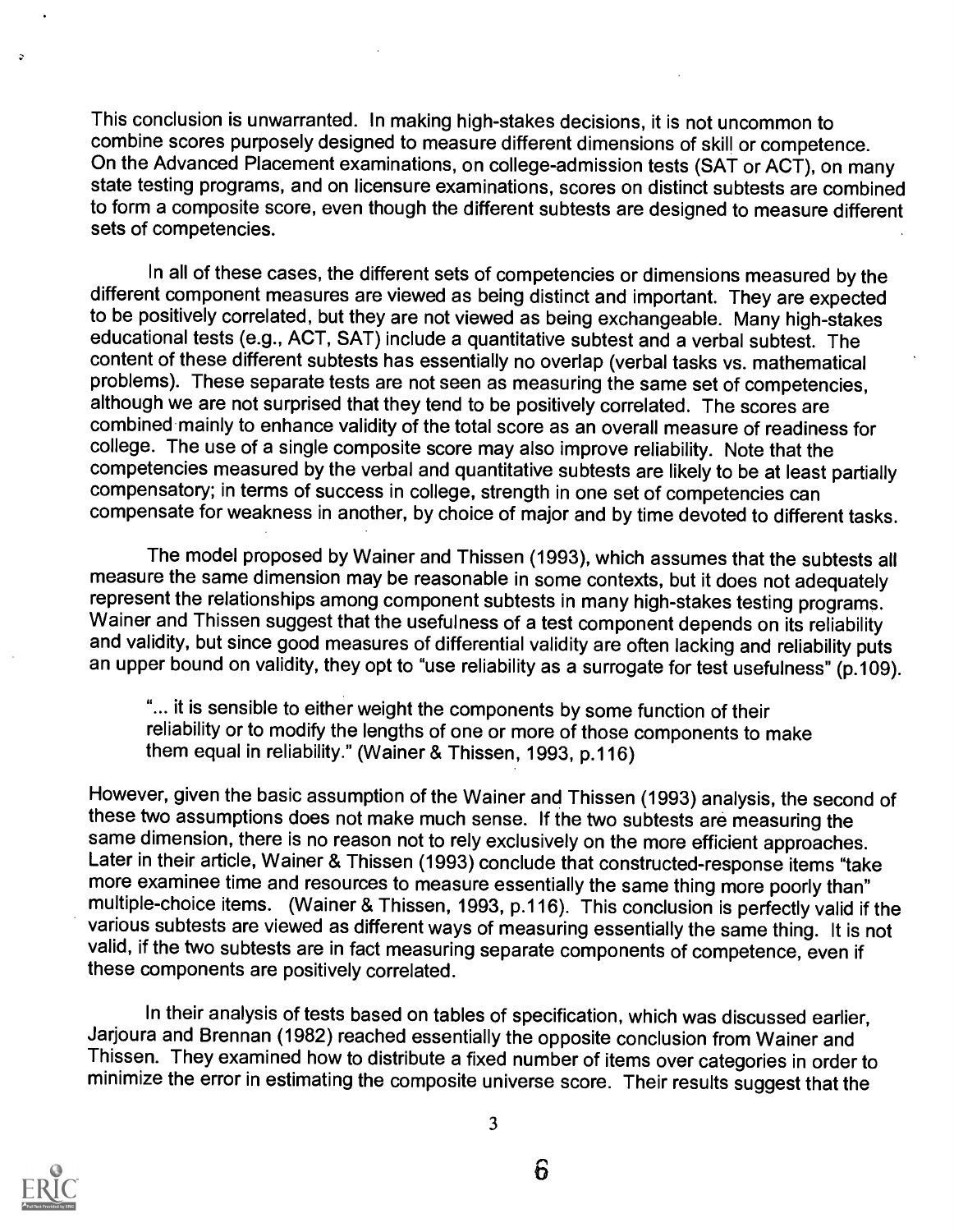optimal distribution of items over categories would tend to assign more items to the categories with the largest error. Even though the average of the universe score correlations among categories was 0.93, with a range of 0.88 to 0.97, Jarjoura and Brennan (1982) did not suggest eliminating some categories in favor of others.

On a practical level, the difference in conclusions between Wainer and Thissen (1993) and Jarjoura and Brennan's (1982) may be attributable to the fact that it is much easier to add multiple-choice items to categories than it is to add essay questions to an examination. However, at a more fundamental level, the difference in conclusions results from their different goals, and therefore their different criteria for success. Wainer and Thissen (1993) set as their goal the enhancement of the overall reliability of the examination, and found (not surprisingly) that the most effective way to achieve this goal was to focus on the most reliable subcomponents, the objective test. Jarjoura and Brennan's (1982) analysis did not seek to maximize reliability, but rather to maximize the agreement between the observed composite score and the pre-specified target composite score (a validity issue), which led to the conclusion that all of the components in the composite should be measured reasonably well.

Rudner (2001) assumed the existence of a criterion variable against which the validity of the observed composite can be evaluated, and then focused on the validity of the observed composite score as a function of its component weights. Using this model, he developed formulas for the reliability and validity of the composite, as a function of the component weights. He also presents a hypothetical example in which validity systematically decreases as the reliability is increased by giving more weight to the more reliable but less valid component at the expense of a less reliable but more valid component. It is not practical to use Rudner's (2001) analysis in many cases, because no external criterion is available, but Rudner does make the case that increasing the reliability of an observed composite is not necessarily an effective way to improve its validity. This paper makes a similar point without assuming the existence of an external criterion.

## The Surrogation Fallacy

In this context, it is important to recognize that just as correlation does not imply causality, even a perfect correlation between two measures does not imply that they have the same meaning. Among copper rods of a certain diameter, length will be perfectly correlated with weight, but length is not the same thing as weight; and if we consider a broader universe of objects (e.g. rods of different diameters or different materials) the perfect correlation between length and weight will break down. Similarly, among students who have graduated from American high schools, the correlation between scores on a mathematics test and an English usage test would generally be positive and fairly high; but competence in English is not the same thing as competence in mathematics. The high correlation between English and math scores reflects the fact that successful students in good American high schools typically do well on both English and math tests, and poorer students in poorer schools do less well. There are, of course exceptions (students who are stars in one subject and failures in the other), but these are rare events. However, if we broaden the context, the magnitude of the correlation between English and Math would be likely to decrease substantially. For example, if we dropped math



4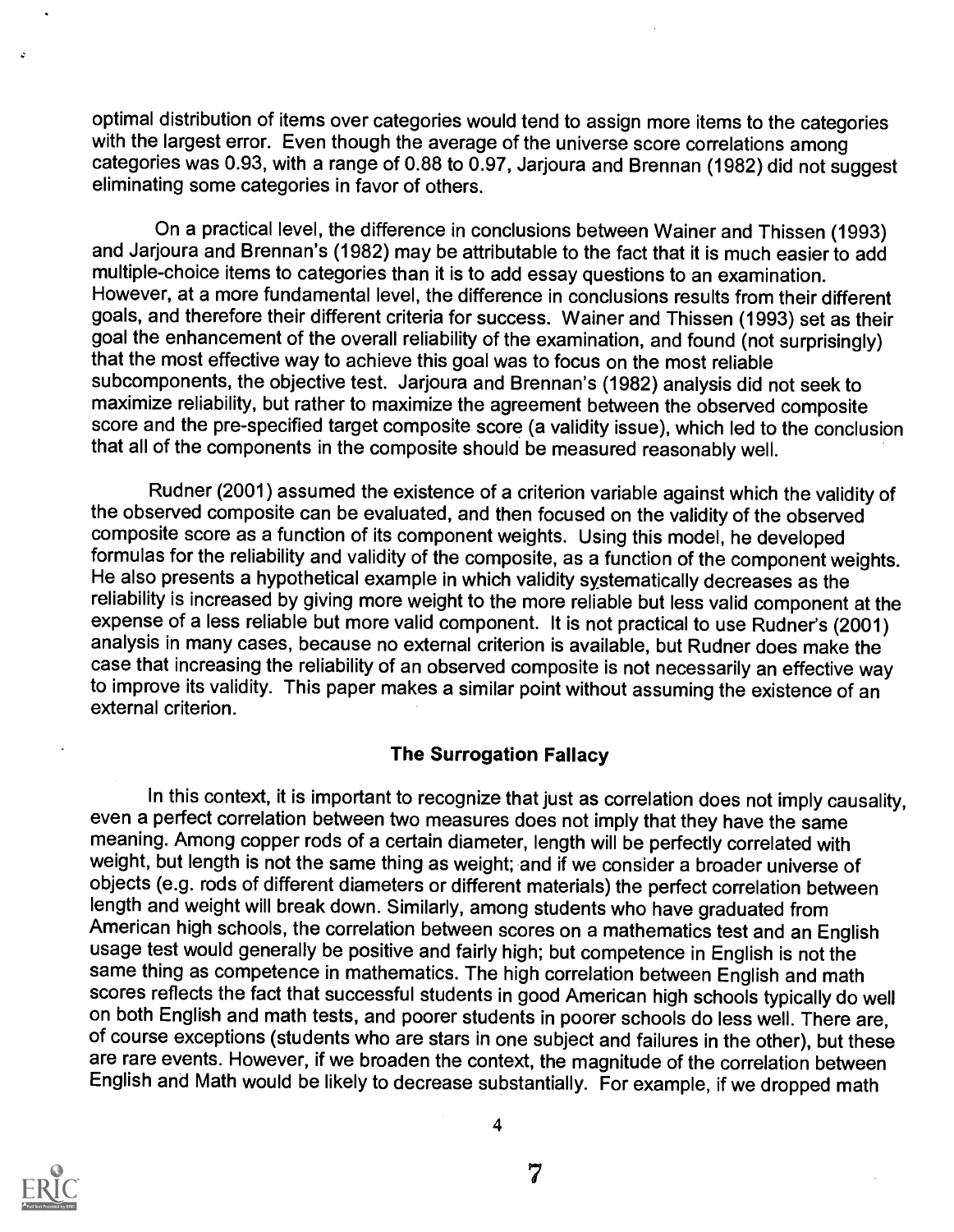from the standard high-school curriculum or broadened the population of interest to include students from all over the world, we would expect these correlations to drop sharply.

Scriven (1987) addresses this issue in some detail and maintains that the, "use of a correlate....as if it were an explanation of, or a substitute for, or a valid evaluative criterion of, another variable" is an example of what he calls the fallacy of statistical surrogation" (p.11). The fallacy involves a "substitution of a statistical notion for a concept of a more sophisticated kind such as causation or identity." (Scriven, 1987, p.11)

The surrogation fallacy has potentially serious implications for high-stakes testing. If the test has two components, A and B, each of which measures a distinct but overlapping set of competencies, the test takers are likely to prepare for both parts. To the extent that the two content domains overlap, general preparation for A and B might be pretty much the same. However, specific preparation for A is likely to focus on the domain of tasks included in the A component of the test, and specific preparation for B will focus on its task domain.

Now suppose that A and B are highly correlated (i.e., the disattenuated correlations approaches 1.0), and we drop B in favor of A, perhaps because the A format is more convenient or cheaper, or has better technical characteristics (e.g., reliability). What happens? Specific preparation for A is likely to increase and specific preparation for B is likely to decrease. If A is a multiple choice test, and B is an essay test, test preparation will emphasize practice on answering multiple-choice questions rather than on writing essays. If specific test preparation is a major part of total academic preparation (as it can be in high-stakes contexts), this may be seen as a serious loss, especially if writing extended responses is considered to be an important part of the domain of ultimate interest.

#### The Model

In this paper, we will employ criteria based mainly on validity (and on reliability as a necessary condition for validity) in evaluating various observed composite scores as measures of the target composite score. Validity is generally recognized as a more fundamental and more important criterion than reliability in evaluating measurement procedures. In modeling the validity of the composite, we will assume that the two components are designed to measure separate, but not necessarily independent, aspects of performance, rather than assuming that they measure the same dimension, as suggested by Gulliksen (1950) and Wainer and Thissen (1993).

We will not assume that an external criterion is available for the composite score or for either of the components. Rather, we will assume that the two measures have been developed as samples of distinct kinds of performance, both of which are considered relevant to the decision to be made. The analysis of the validity and reliability of the composite score relies on information about the means, variances, and reliabilities of the two tests, and the correlation between the two tests, rather than on any external criterion. The statistical model employed here is similar in spirit and assumptions to Jarjoura and Brennan (19820, although notation and



5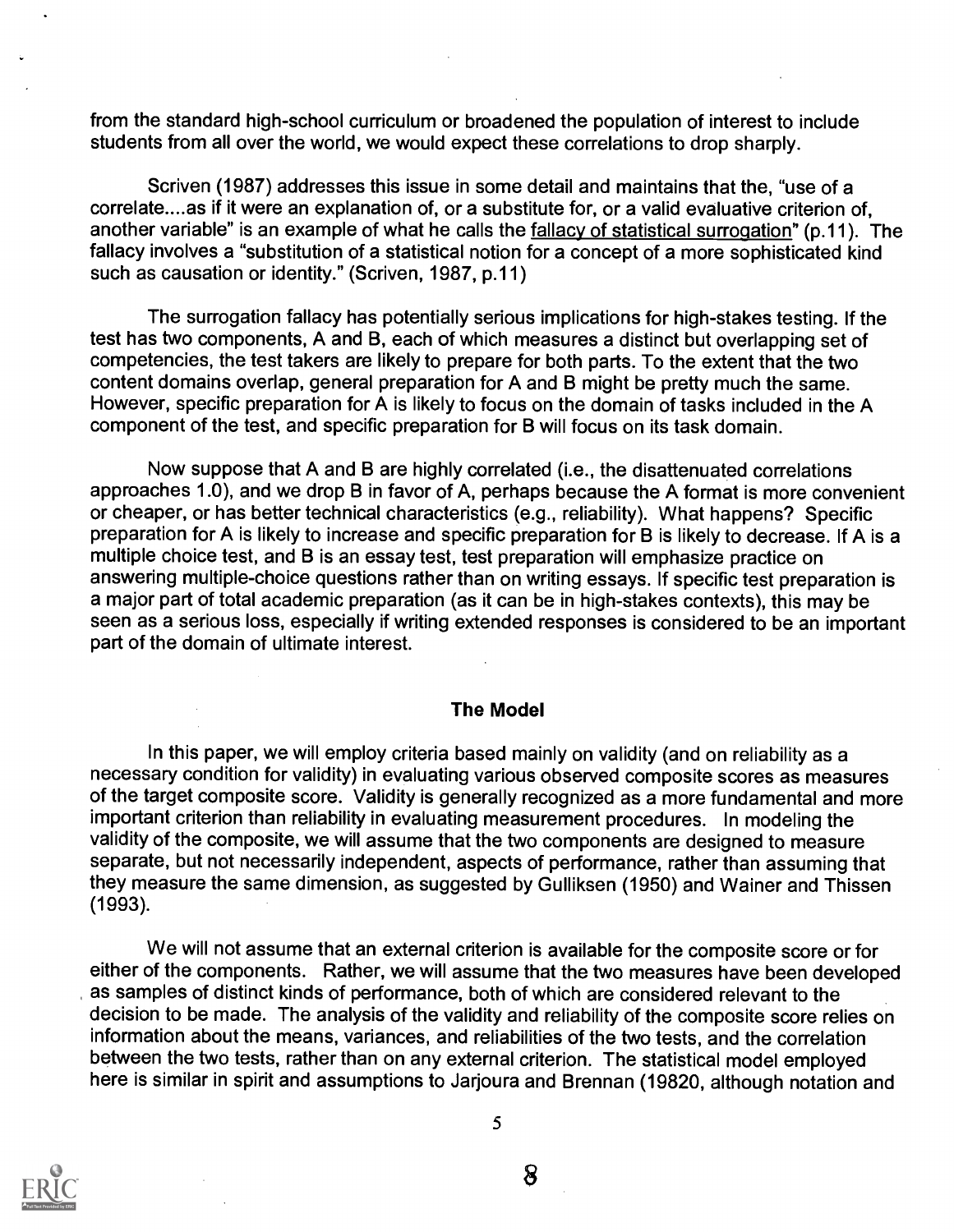formulation are different to accomodate a different context. Jarjoura and Brennan (1982) examine the weights of category scores in a MC test; we are interested in combining scores for different test components (e.g., MC and essay).

### The Observed Composite Variable

The fact that decision makers go to the trouble and expense of developing and administering two tests (e.g., an objective test and a performance test) indicates that they think that the two tests are measuring different sets of competencies (possible with substantial overlap) and that both sets of competencies are important.

It is reasonable to consider each of the tests as a measure of a domain of knowledge, skill or judgement relevant to the decision to be made. There may be considerable overlap in the two sets of competencies, but the overlap is not expected to be perfect.

The validity evidence for most high-stakes testing programs (e.g., licensure and certification test, high school graduation tests), are based mainly on expert judgements about the appropriateness of the tasks included in the assessment. The variable measured by each component test tends to be defined in terms of the content and form of the assessment and can be viewed as the expected score over the domain of tasks from which those in the assessment are drawn. In classical test theory, this variable would be called the 'true score." In generalizability theory, the domain would be referred to as the universe of generalization, and the expected value over this domain would be referred to as a "universe score."

The two observed variables include sampling error, and can be represented as:

 $X_1 = \mu_1 + \theta_1$ 

and

$$
X_2 = \mu_2 + \theta_2
$$

where  $\mu_1$  and  $\mu_2$  are the true scores or universe scores for the two measures, and e<sub>1</sub> and e<sub>2</sub> represent the randon errors associated with the two measures. The errors are assumed to have means of 0.0 and standard deviations of  $\sigma(e_1)$  and  $\sigma(e_2)$  and to be uncorrelated with each other, with  $\mu_1$  and  $\mu_2$ , and with all other variables. Therefore, the observed score  $X_1$  has a mean of  $E(\mu_1)$  and a variance given by:

$$
\sigma^2(X_1) = \sigma^2(\mu_1) + \sigma^2(\theta_1)
$$

Similarly,  $X_2$  has a mean of  $E(\mu_2)$  and a variance of:

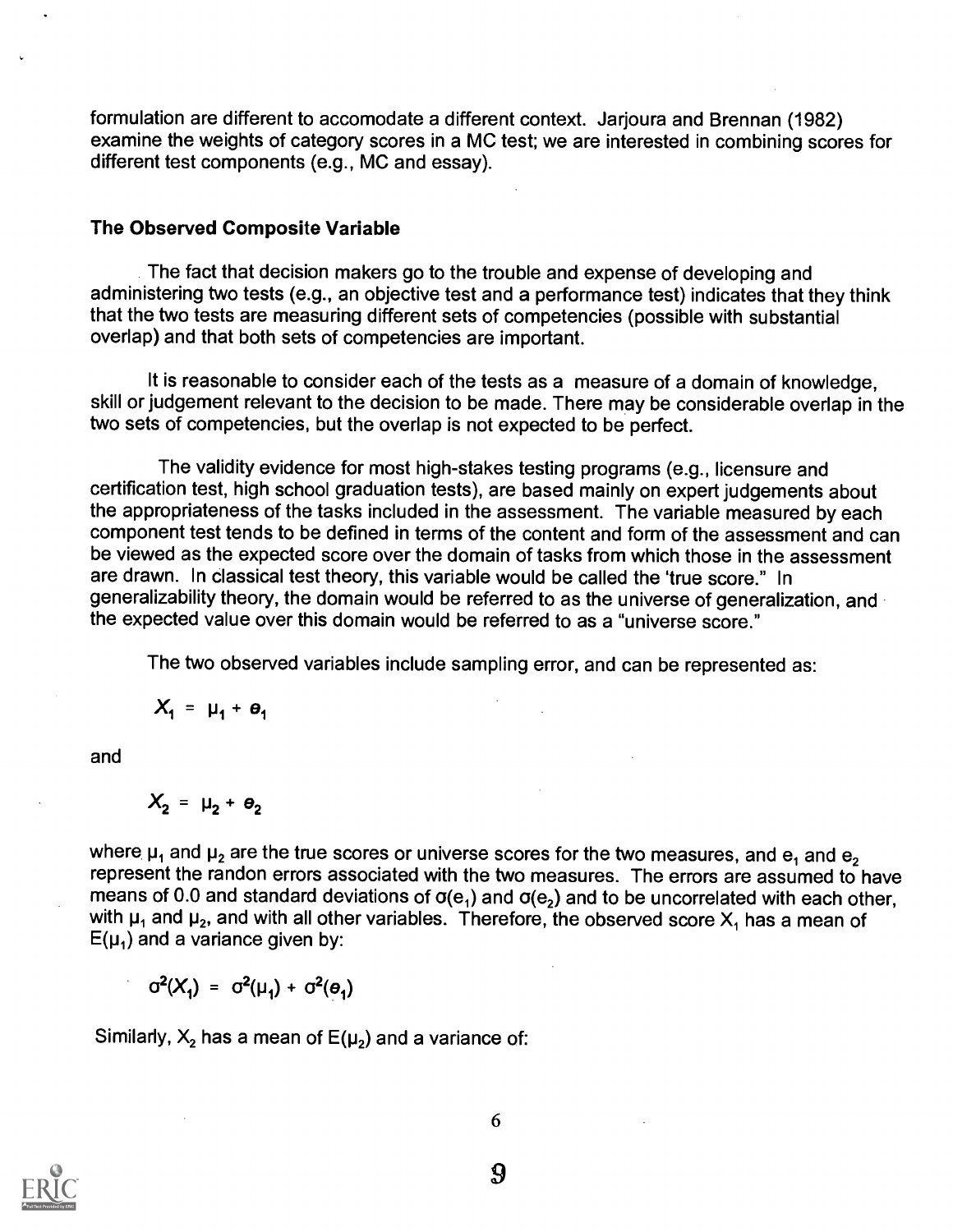$$
\sigma^2(X_2) = \sigma^2(\mu_2) + \sigma^2(\theta_2)
$$

For convenience, we will assume that the observed scores have been scaled to have equal variances.

The reliabilities of  $X_1$  is given by::

$$
\rho_{11} = \frac{\sigma^2(\mu_1)}{\sigma^2(X_1)}
$$
 and  $\sigma^2(\mu_1) = \rho_{11}\sigma^2(X_1)$ 

and the reliability of  $X<sub>2</sub>$  is:

$$
\rho_{22} = \frac{\sigma^2(\mu_2)}{\sigma^2(X_2)} \quad \text{and} \quad \sigma^2(\mu_2) = \rho_{22}\sigma^2(X_2)
$$

Because the error terms are uncorrelated with each other and with all other variables, the covariance between the two target scores is equal to the covariance between the two observed scores:

$$
cov(\mu_1, \mu_2) = cov(X_1, X_2) = cov_{12}
$$

The means, variances, and reliabilities of of  $X_1$  and  $X_2$ , as well as the covariance between  $X_1$ and  $X_2$ , are all observable quantities.

#### The Target Variable

As noted above, we assume that the two observed scores  $X_1$  and  $X_2$  represent measures of two distinct but not necessarily independent target variables,  $\mu_1$  and  $\mu_2$ .

The goal is to measure two separate components of competence represented by the two component tests and to combine these two scores into a weighted composite. Since we usually do not have criterion measures for either component or the composite, it is reasonable to take their true scores as our best indicators of the variables of interest. What we want is an observed composite score that is a good measure of the target composite score, defined as a weighted average of the two competencies.

Each of the tests is designed to measure the competencies reflected in the tasks included in that test. The target variable for each test can therefore be conceptualized in terms of a universe score or true score associated with that test. This is consistent with how the

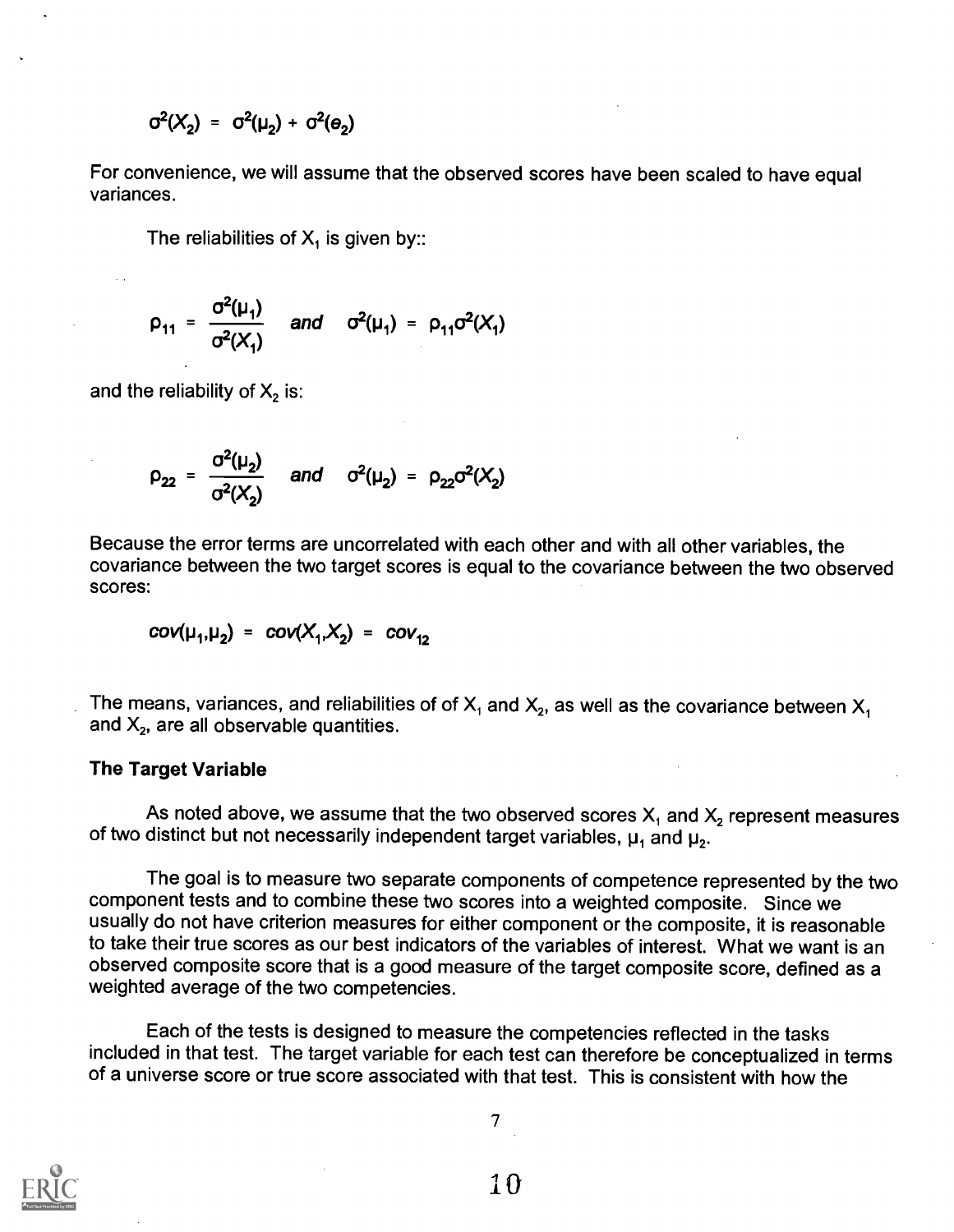separate tests are typically developed and used. The items/tasks included in each test are designed to measure a subset of the competencies required in a particular context. For example, the multiple-choice tests used for credentialing programs are designed to measure command of the knowledge base of the profession, including competence in applying this knowledge to simple examples. Essay tests and other performance tests tend to focus on more complex and realistic applications, on problem solving, and perhaps on writing skill. In each case, the test itself may be the best available measure of the specific set of competencies measured by the test.

The target composite variable can be taken as the weighted sum of the two variables of interest,  $\mu_1$  and  $\mu_2$  and can be represented as:

$$
\mu = \alpha_1 \mu_1 + \alpha_2 \mu_2
$$

where  $\alpha_1$  and  $\alpha_2$  are the intended weights for the two types of competence being assessed. For convenience, we will assume that  $\alpha_1$  and  $\alpha_2$  sum to 1.0.

The target composite will be taken as the criterion in evaluating the validity of various observed composite scores. The value of this target composite is not known a priori for individual candidates and therefore cannot be used as an empirical criterion, but using the model assumptions and available estimates of observed score variances, covariance, and reliabilities, it is possible to estimate reliabilities and validities for different observed composites as measures of the target composite.

## Validity of Observed Composite as an Estimate of the Target Composite

In estimating the target composite variable,  $\mu$ , an observed composite,

$$
X = w_1 X_1 + w_2 X_2
$$

is employed, where  $w_1$  and  $w_2$  are not necessarily equal to  $\alpha_1$  and  $\alpha_2$ .

The variance of the target composite is given by:

$$
\sigma^2(\mu) = \alpha_1^2 \sigma^2(\mu_1) + \alpha_2^2 \sigma^2(\mu_2) + 2\alpha_1 \alpha_2 \text{cov}_{12}
$$

and the variance of the observed composite is given by:

$$
\sigma^2(X) = w_1^2 \sigma^2(X_1) + w_2^2 \sigma^2(X_2) + 2w_1 w_2 \text{cov}_{12}
$$

The covariance between the observed composite and the target composite is given by:

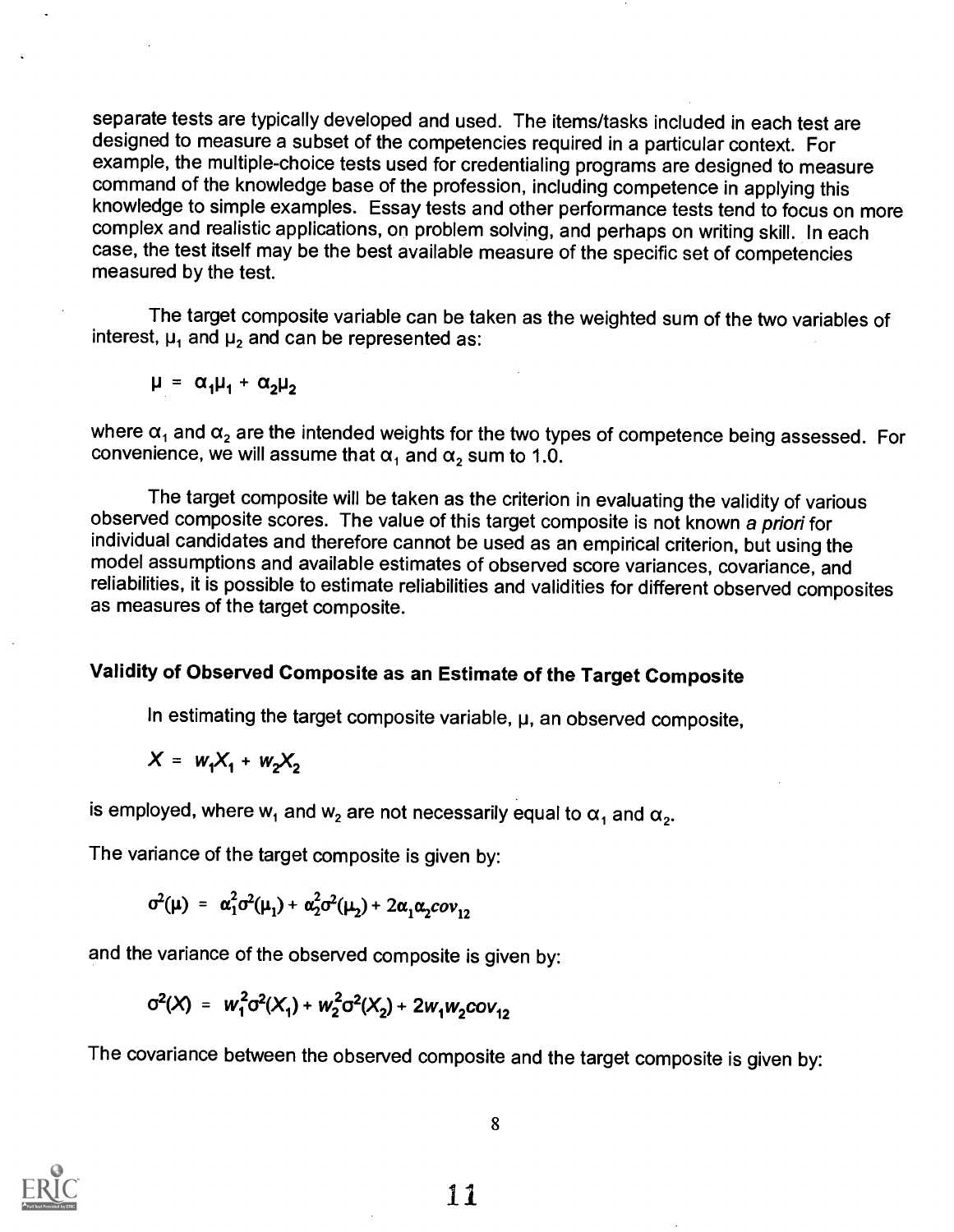$$
cov(\mu, X) = \alpha_1 w_1 \sigma^2(\mu_1) + \alpha_2 w_2 \sigma^2(\mu_2) + (\alpha_1 w_2 + \alpha_2 w_1) cov_{12}
$$

The validity coefficient for the observed composite, X, as a measure of the target composite is then given by:

$$
\rho(X,\mu) = \frac{\text{cov}(\mu,X)}{\sigma(\mu)\sigma(X)}
$$

or

$$
\rho(X,\mu) = \frac{\alpha_1 w_1 \sigma^2(\mu_1) + \alpha_2 w_2 \sigma^2(\mu_2) + (\alpha_1 w_2 + \alpha_2 w_1) \sigma^2}{[w_1^2 \sigma^2(X_1) + w_2^2 \sigma^2(X_2) + 2w_1 w_2 \sigma^2(\mu_1)]^{1/2} [\alpha_1^2 \sigma^2(\mu_1) + \alpha_2^2 \sigma^2(\mu_2) + 2\alpha_1 \alpha_2 \sigma^2(\mu_1)]^{1/2}}
$$

The validity coefficient,  $p(X,\mu)$ , represents the accuracy with which the observed composite, X, measures the target composite,  $\mu$ .

#### Reliability of the Observed Composite, X

The reliability of the observed composite is given by the ratio of the covariance between the observed scores obtained from two replications of the measurement procedure, over the product of their standard deviations. The covariance is given by:

$$
cov(X,X') = w_1^2 \sigma^2(\mu_1) + w_2^2 \sigma^2(\mu_2) + 2w_1 w_2 cov_{12}
$$

Note that this expression is the same as the variance of the target composite variable, except for the fact that  $\alpha_1$  is replaced by w<sub>1</sub> and  $\alpha_2$  is replaced by w<sub>2</sub>. Since the scores from the two replications have the same expected variance, the reliability of the composite is given by:

$$
\rho(X,X') = \frac{cov(X,X')}{\sigma^2(X)}
$$

or

$$
p(X,X') = \frac{w_1^2 \sigma^2(\mu_1) + w_2^2 \sigma^2(\mu_2) + 2w_1 w_2 \sigma v_{12}}{w_1^2 \sigma^2(X_1) + w_2^2 \sigma^2(X_2) + 2w_1 w_2 \sigma v_{12}}
$$

The reliability of the observed composite can also be represented as the ratio of the true-score

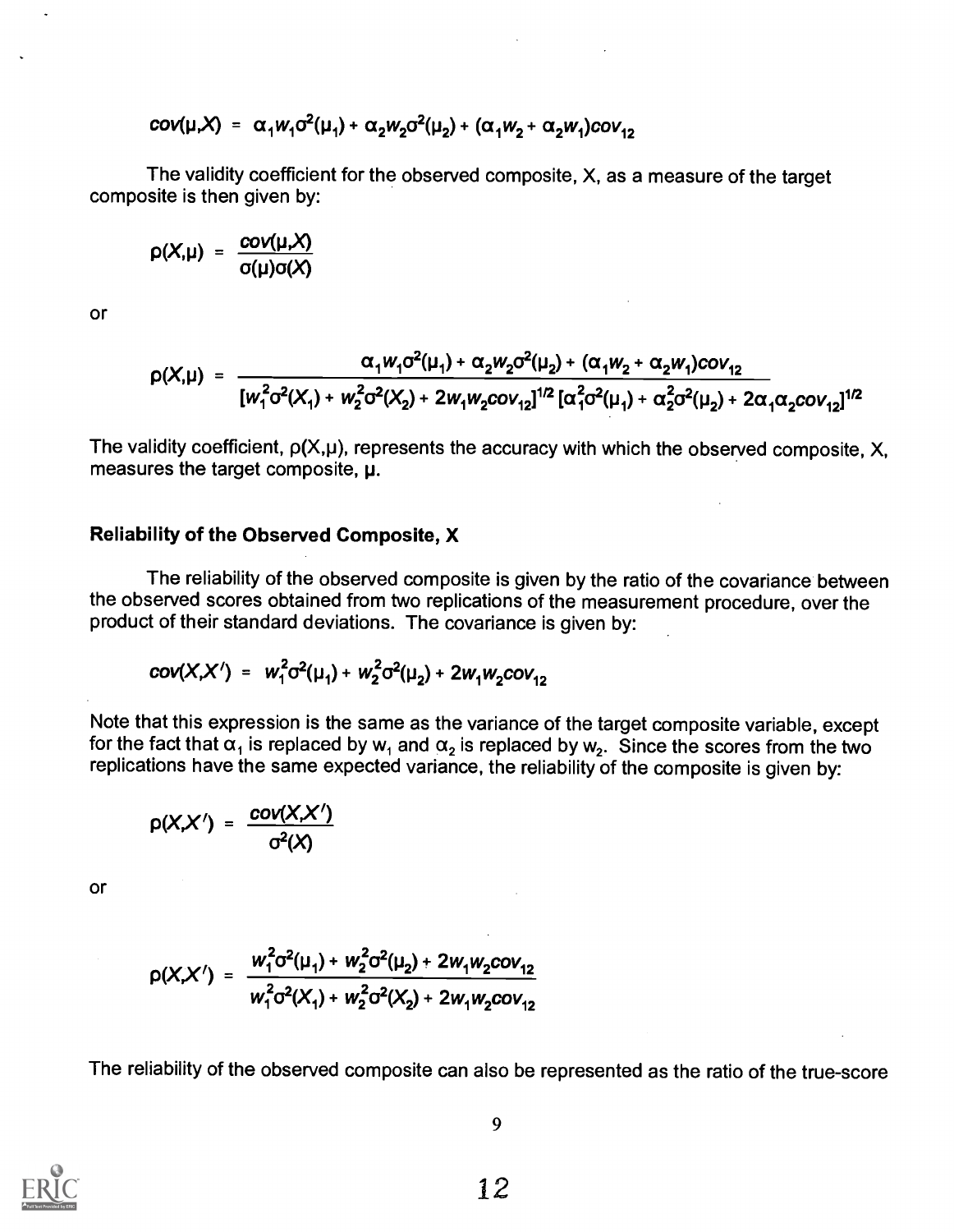variance of the composite, X, to the observed-score variance of the composite. The true-score variance of the observed composite is not generally equal to the variance in the target composite, unless  $w_1 = \alpha_1$  and  $w_2 = \alpha_2$ , and we will be considering cases where this is not the case. We will let  $\mu_X$  represent the universe score corresponding to the observed composite score, to distinguish it from the target composite score,  $\mu$ . The reliability of the observed composite score can then be represented as:

$$
\rho(X,X') = \frac{\sigma^2(\mu_X)}{\sigma^2(X)} = \rho^2(X,\mu_X)
$$

The composite universe score is equal to the covariance between two instances of the observed composite variable, X and X'.

#### Disattenuated Validity

Finally, a disattenuated correlation between the observed composite and the target composite can be represented as:

$$
\rho(\mu_X, \mu) = \frac{\rho(X, \mu)}{\rho(X, \mu_X)}
$$

The disattenuated validity coefficient provides an indication of what the correlation between the observed composite and the target composite would be if the observed composite could be measured without error. It corrects for the lack of perfect reliability in the observed composite.

Therefore, the validity coefficient can be represented as the product of the reliability of the observed composite score and the disattenuated validity coefficient:

 $p(X, \mu) = p(X, \mu_X) p(\mu_X, \mu)$ 

That is, the inference from X to  $\mu$  can be partitioned into two steps, an inference from X to  $\mu_X$  and an inference from  $\mu_X$  to  $\mu$ .

## Some Simulated Examples

Although the models used in this paper are basically quite simple (employing only the assumptions of classical test theory, and some assumptions about the intent of the test user), the resulting equations are fairly complicated. The implications of these equations for the choice of weights is not transparent. Therefore, in this section, we will use graphs of the equations for some values of the reliabilities of the two subtest scores, of their variances, and of their correlation, as well as two choices for the target score weights.

In particular, we will assume that we have the commonly occuring situation, in which the



10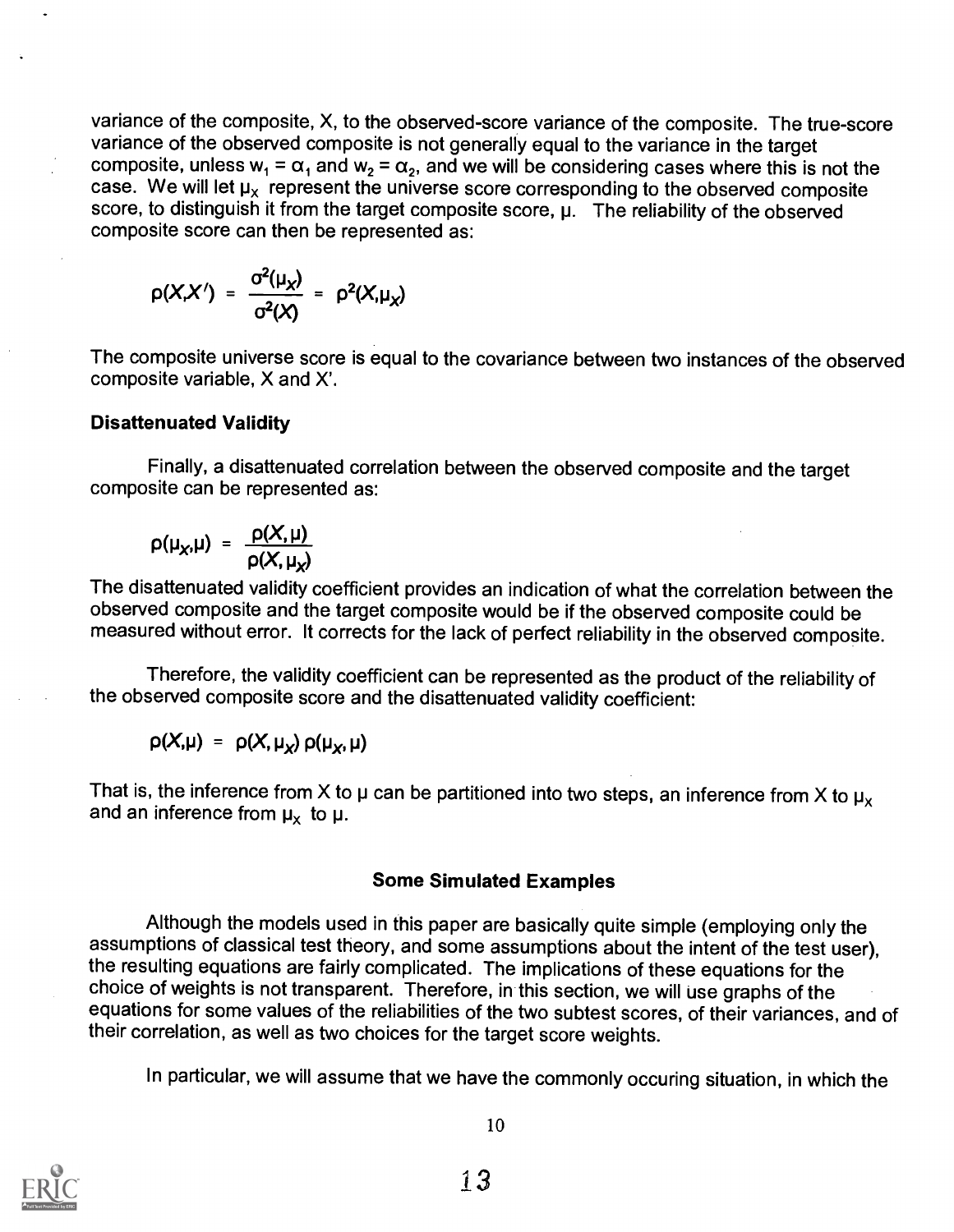scores from a multiple choice (MC) test and an essay test are combined to produce a composite score. We will assume that the MC scores have a reliability of 0.90, and that the essay scores have a reliability of 0.72. The reliabilities of two tests place limits on the correlation between the two tests, and the reliability of 0.72 for the essay scores was chosen to be realistic, and yet to allow for an MC-essay correlation as high as 0.80.

## The Reliability of the Observed Composite

The reliability of the observed composite score is represented in Figure 1 for three values of the correlation between the multiple-choice test scores and essay scores, 0.4, 0.6, and 0.8. Each of the three curves in Figure 1 represents the reliability of the observed composite scores for the full range of possible MC weights, from 0.0 to 1.0. The weights for the MC and essay test have a sum of 1.0; so, as the MC weight increases from 0.0 to 1.0, the weight for the essay scores decreases from 1.0 to 0.0. As noted above, in estimating the composite reliability as a function of the MC weight for Figure 1, the reliability of the MC was assumed to be 0.90, and the reliability of the essay test was assumed to be 0.72.

Note that the reliability of the observed composite does not depend on the values of the weights for the target composite. It depends only on the reliabilities of the two tests, their correlation, and the weights assigned to the two tests in the observed composite.

The three curves (corresponding to assumed MC-essay correlations of 0.4, 0.6, and 0.8) are close together, indicating that the reliability of the composite is not very sensitive to the correlation between the MC and essay tests. The reliability of the composite consistently increases as the correlation between the MC and essay scores increases, but the change is not very large.

The reliability of the composite is more sensitive to the weights assigned to the MC and essay scores. On the extreme left of Figure 1, where the MC weight is 0.0,and the essay weight is 1.0, the reliability is equal to 0.72, independent of the correlation between the MC and the essay scores. A weight of 0.0 for the MC implies that we are ignoring the MC scores and focusing exclusively on the essay scores and as a result, the reliability of the composite is simply the reliability of the essay scores. At the extreme right, the MC has a weight of 1.0 and the essays have a weight of 0.0, and the reliability that is equal that of the MC, 0.90. Between these two extremes, the reliability tends to increase as the weight assigned to the more reliable of the two measures, the MC test, increases.

Note, however, that the increase is not uniform. The composite reliability increases approximaely linearly as the MC weight increase from 0.0 to about 0.5. It then levels off and eventually decrease slightly as the weight assigned to the MC increases from 0.5 to 1.0. Assuming that the correlation between the MC scores and the essay scores is 0.6 (the value for the middle curve in Figure 1), the composite reliability is at or above 0.90 for any composite with an MC weight of 0.6 or above. The maximum reliability of about 0.91, which is achieved for an MC weight of about 0.8 and a corresponding essay weight of about 0.2, is not much higher than

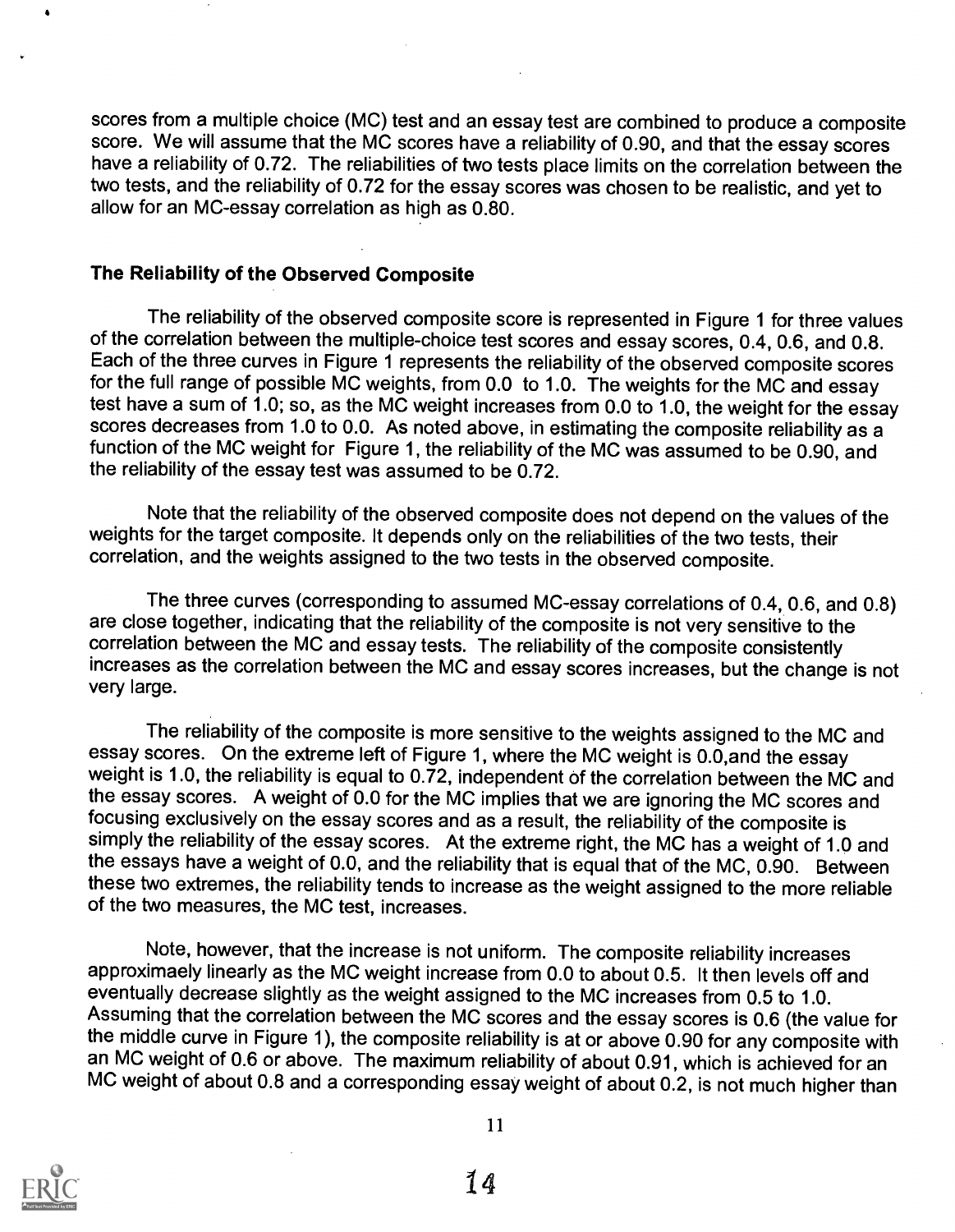#### this value.

For MC and essay weights of 0.5 and a correlation of 0.6 between the MC and essay scores, the reliability of the composite is 0.88, which is still close to the maximum reliability of 0.91. For an MC weight of 0.4 and a correlation of 0.6 between the MC and essay scores, the reliability of the composite drops to about 0.85, and for still lower MC weights, the reliability drops substantially. These analyses of the reliability of the composite suggest that for tests with the properties assumed here, the weight assigned to the MC should be about 0.4 or higher, in order to maintain adequate reliability.

So Figure 1 suggests that if the goal is to maximize the reliability, it would make sense to assign very heavy weights to the MC score and relatively low weights to the essay scores, independent of the weights assigned to the MC and essay scores in the target composite. However, Figure 1 also indicates that, for tests with reliabilities of about 0.90 and 0.72 and a covariance of about 0.6, we can give the essay scores considerable weight without doing much damage to the reliability. As we shall see in the next section, validity can be enhanced by giving substantial weight to the essay scores.

Note that these analyses ignore an important potential option. If the decisions were made to assign the MC score a weight of 1.0 (and therefore to assign the essay score a weight of 0.0); there would be no reason to administer the essay test. In this context, the reliability could be strengthened further by increasing the length of the MC test. If the MC test length were doubled, the Spearman-Brown formula would predict that the reliability of the double-length MN test would be 0.947.

## Validity of Observed Composite as an Estimate of the Target Composite

In estimating the target composite variable, an observed composite,

 $X_c = W_M X_M + W_P X_F$ 

is taken as an estimate of the target composite,

 $T_c = \alpha_M T_M + \alpha_F T_F$ 

where  $w_M$  and  $w_E$  are not necessarily equal to  $\alpha_M$  and  $\alpha_E$ .

The validity coefficient for the observed composite, X, as a measure of the target composite represents the accuracy with which the observed composite, X, measures the target composite.

The validity of the observed composite as a measure of the target true-score composite does depend on the values of the weights for the target composite as well as the weights for the



12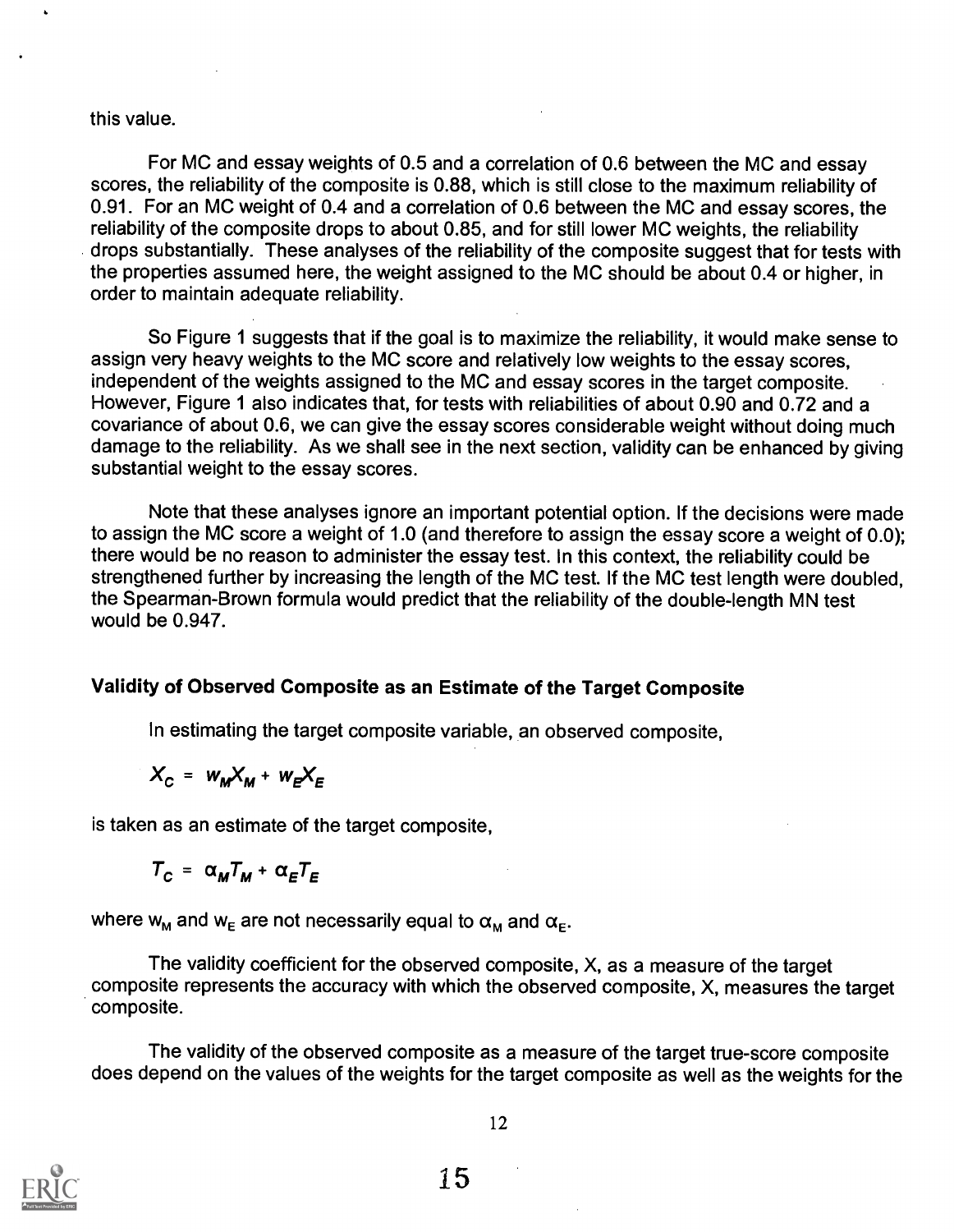observed composite. For illustration, we will consider two cases. Results for the case in which the MC scores and essay scores have the same weight in the target composite are presented in Figure 2a ( $\alpha_M = \alpha_E = 0.5$ ). Results for the case in which the essay scores are weighted twice as heavily as the MC scores in the target composite are presented in Figure 2b ( $\alpha_M = 0.33$  and  $\alpha_E$ = 0.67). Policy makers would define the relative importance of the MC and essay tests by specifying the weights in the target composite.

Figures 2a and 2b present the validity coefficients as a function of the weight assigned to the MC in the observed composite scores over the full range of possible MC weights, from 0.0 to 1.0. Using a format analogous to Figure 1, Figures 2a and 2b present curves corresponding to three values of the correlation between MC scores and essay scores, 0.4, 0.6, and 0.8. Each of the three curves in Figures 2a and 2b represent the validity coefficient for the observed composite scores as a function of MC weights ranging from 0.0 to 1.0. As noted earlier, as the MC observed-score weight increases from 0.0 to 1.0, the weight for the essay scores decreases from 1.0 to 0.0.

In estimating the validity coefficients in Figures 2a and 2b, the reliability of the MC was again assumed to be 0.90, and the reliability of the essay test was assumed to be 0.72. The validity coefficients as a function of MC weight are reported separately for different values of the correlation between the MC and essay scores. The middle curve reports the validity as a function of MC weight assuming that the correlation between MC and essay scores is 0.6, which is a typical value for this correlation. The upper curve reports the validity as a function of MC weight assuming that the correlation between MC and essay scores is 0.8, which is a very high value for this correlation (about as high as it can be, given the reliabilities of the MC and essay tests). The lower curve assumes a relatively low MC-essay correlation of 0.4.

For the sake of brevity, we will focus our discussion of Figures 2a and 2b on the middle curve, which assumes a value of 0.6 for the correlation between MC scores and essay scores. The other two curves provide an indication of how this relationship between the validity and the MC weight is likely to vary as the MC-essay correlation varies. Note that for both Figure 2a and Figure 2b, the validity coefficients consistently increase as the correlation between the MC and essay scores increases from 0.4 to 0.8., and the change can be quite large.

In Figure 2a, the weight of the MC scores was assigned to be equal to the weight of the essay scores in the target true-score composite. This weighting would make sense if the competencies measured on the MC and the essay test were equally valued by the policy makers. The curve of validity as a function of the MC weight in the observed composite scores, assuming a value of 0.6 for the MB-essay correlation, increases to a maximum of about 0.95, and then decreases for higher values of  $w_M$ . This curve hits its maximum when the MC weight is about 0.63 and the essay weight is about  $0.37$ . That is, even though the essay and MC have equal weights in the target true-score composite, the optimal observed score composite assigns the MC scores a higher weight than the essay scores. However, the optimal weight for the MC using validity as the benchmark is considerably lower than it would be if reliability were the sole concern. Furthermore, the validity coefficient has a value of at least 0.90 over a wide range of MC weights ranging from a low of about 0.34 to a high of about 0.94. So, assuming that a

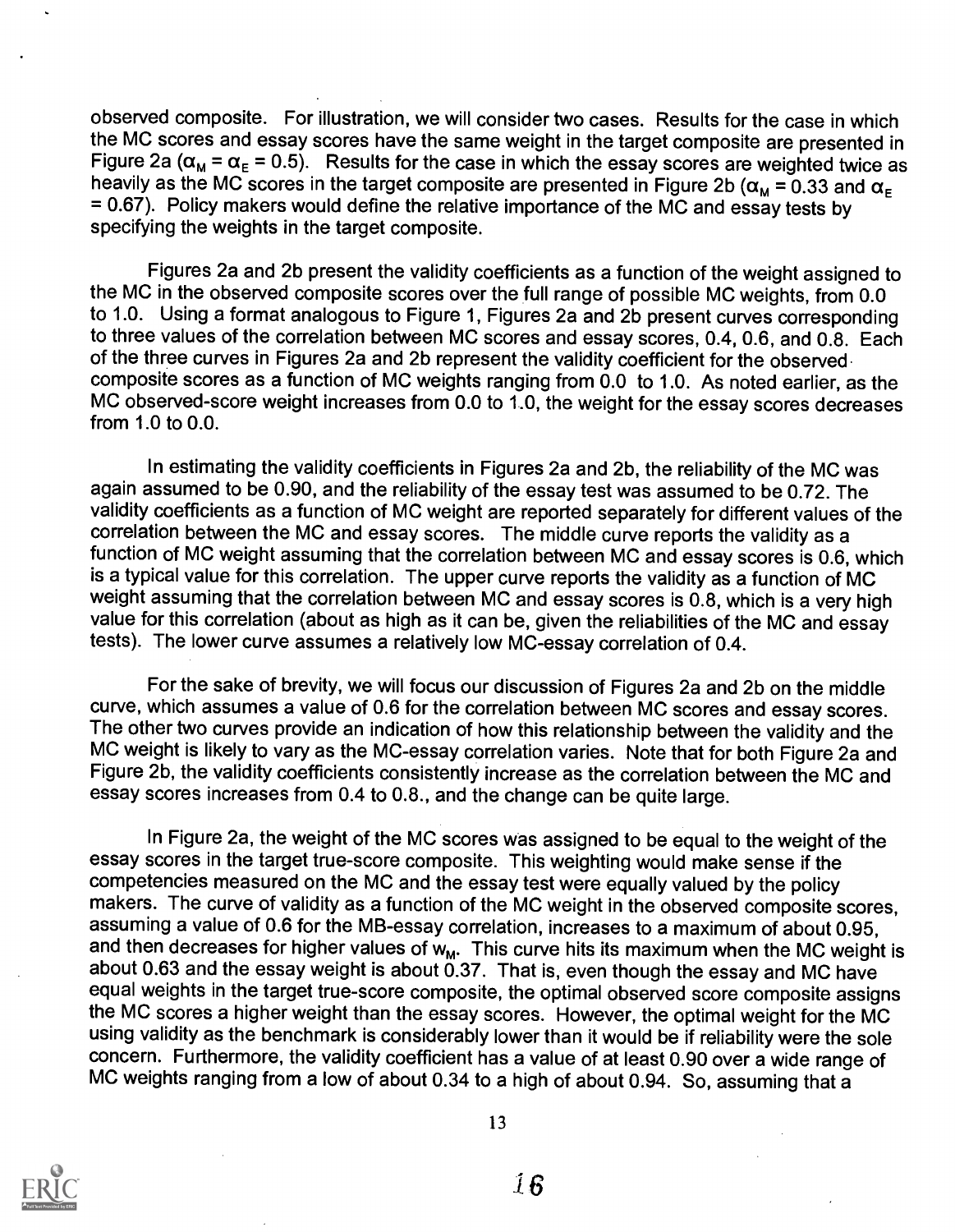weighting choice is acceptable as long as it generates a composite validity of 0.90 or above, policy makers have considerable flexibility in weighting the two scores in the observed composite.

There are three variables that influence the relationship between the validity coefficient and the weights assigned to the MC and essay scores. First, all else being equal, the validity of the observed composite score as a measure of the target true-score composite will tend to be higher to the extent that the weights in the observed composite match the weights in the target composite score. In Figure 2a, it is assumed that, in the target composite score, the weights of the MC and essay scores are equal. To get a good estimate of this composite, it is necessary to include measures of the competencies assessed by the MC and the competencies measured by the essay test. If the reliabilities of the MC and essay tests were the same, the optimal weighting for the observed score composite would be the same as that of the target composite.

The second major influence on the validity coefficients is the relative values of the reliabilities of the two tests. To the extent that one of the reliabilities (i.e., the MC) is substantially higher than that of the other test (i.e., the essay test), the reliability of the composite tends to increase as more weight is given to the more reliable test (see Figure 1). All else being equal, as the reliability of the composite increases, the validity will increase. The net effect of the difference in reliability between the MC and essay tests in Figure 2a is to push the maximum validity away from the center of the graph, where the weights are equal, toward the right side of the graph, where the MC gets more weight.

The third influence on the validity coefficients is the correlation between MC scores and essay scores. As noted earlier, as the MC-essay correlation goes up, the validity coefficients consistently increase. This is due in part to the fact that as the MC-essay correlation increases, the reliability of the observed composite increases. In addition, as this correlation increases, the MC and essay scores tend to become interchangeable from a statistical point of view. That is, as the MC-essay correlation increases, the MC scores get better at estimating essay scores, and the essay scores get better at estimating MC scores. As a result, it becomes less important that the weights in the observed composite match those of the target composite, and to the extent that this happens, it is statistically advantageous to lean more heavily on the more reliable of the two tests. This is typically the MC test. So, for example, in Figure 2a, as the MCessay correlation increases from 0.4 to 0.6 to 0.8, the optimal weighting of the MC increases from approximately 0.58 to 0.67 to 0.75.

Figure 2b is analogous to Figure 2a except that the essay test is assumed to get twice as much weight as the MC in the target true-score composite. This weighting would make sense if the competencies measured on the essay test were considered to be about twice as important as those measured by the MC.

The curve of validity as a function of the MC weight in the observed composite scores, assuming a value of 0.6 for the MC-essay correlation, hits a maximum of about 0.93 when the MC weight is about 0.53 and the essay weight is about 0.47. However, the validity coefficient has a value of at least 0.90 over a wide range of MC weights from about 0.30 to about 0.76.



14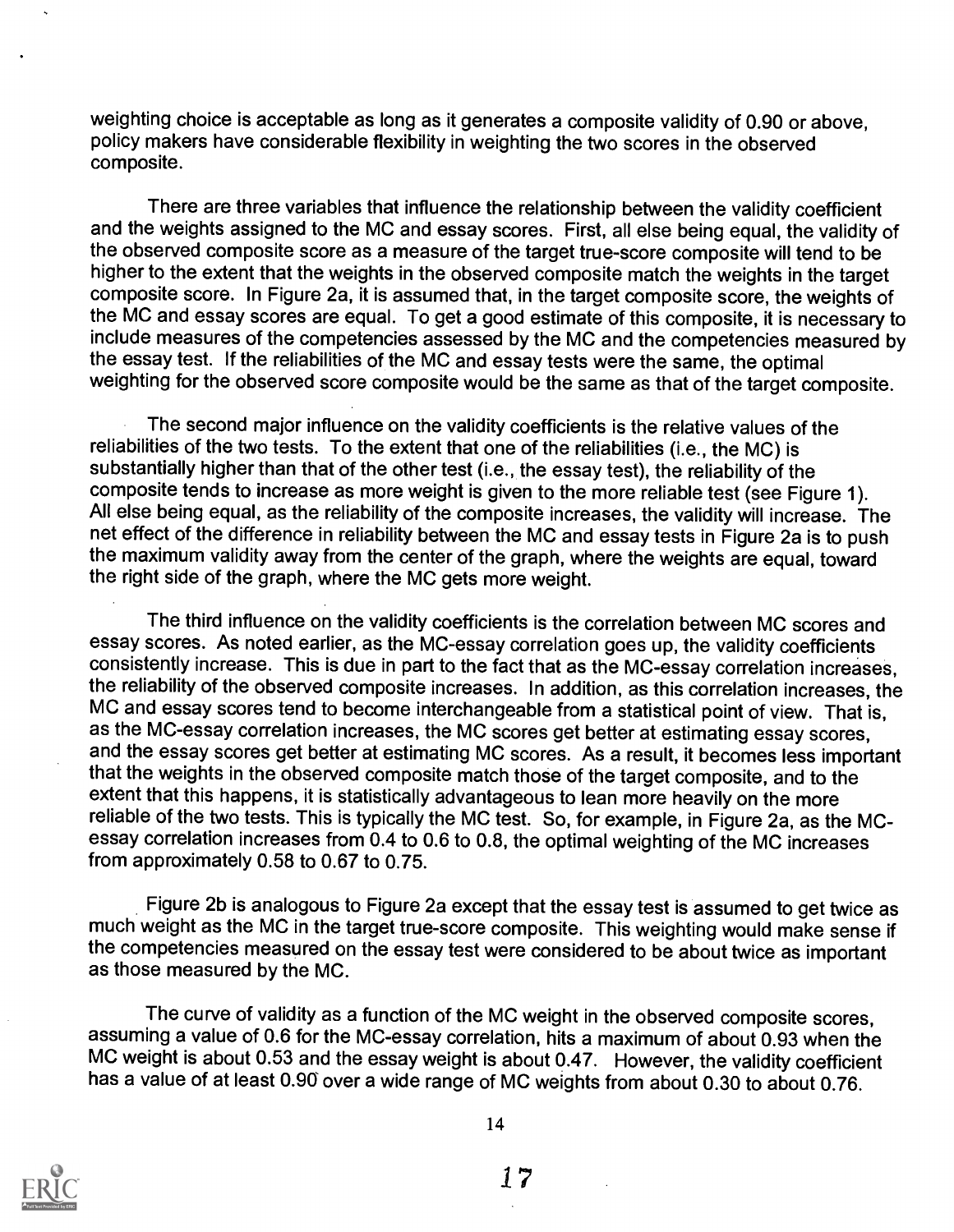In Figure 2b, it is assumed that the target composite score weights the true essay scores twice as heavily as the true MC scores. If the reliabilities of the MC and essay tests were the same, the optimal weighting for the observed score composite would also weight the essay scores twice as heavily as the MC scores. However, the difference in reliability between the MC and essay tests tends to push the maximum validity toward the right, where the MC gets more weight. In this case the net result is that the MC and essay scores get approximately equal weights in the optimal observed-score composite.

As the MC-essay correlation increases, it is statistically advantageous to give more emphasis to the MC. In Figure 2b, as the MC-essay correlation increases from 0.4 to 0.6 to 0.8, the optimal weighting of the MC increases from approximately 0.45 to 0.53 to 0.75.

The point of these graphs is not to identify an optimal weighting of the two test scores in the composite, but to indicate the general trends in the data. In using these results, it is important to keep the surrogation fallacy in mind. The fact that one test can substitute for another test in estimating a target score does not imply that the two tests have the same meaning or that the two test are interchangeable in terms of their consequences. To the extent that the test content tends to drive instruction and learning, it may be desirable to include essays and other types of performance tests within high-stakes testing programs. The results in this section suggest that, at least for the cases considered here, policy makers have considerable latitude in assigning the weights, while maintaining adequate reliability and validity.

#### Errors of Measurement

The total error variance in estimating the target composite from the observed composite can be estimated from the validity coefficient, which is given by the correlation between X and  $\mu$ , and the estimated variance in  $\mu$ . In particular, the proportion of the variance in X accounted for by  $\mu$  is given by the coefficient of determination,  $\rho^2(X, \mu)$ . Therefore the error variance in using X to estimate  $\mu$  is

$$
\sigma^{2}(e_{tot}) = \sigma^{2}(X)[1 - \rho^{2}(X,\mu)]
$$
  
=  $\sigma^{2}(X)[1 - \sigma^{2}(\mu)/\sigma^{2}(X)]$   
=  $\sigma^{2}(X) - \sigma^{2}(\mu)$ 

This total error can be partitioned into two parts. The first part is the random error involved in generalizing from the observed score, X, to the universe scope,  $\mu_{x}$ , the expected value of the observed composite score over replications of the measurement procedure using the weights,  $w_1$ , and  $w_2$ . The random error associated with the composite variable, X, represents the error in estimates of  $\mu_X$  from X. The second part of the error is the systematic error involved in inferences from  $\mu_X$  to  $\mu$  the target composite.

The reliability coefficient,  $\rho^2(X, \mu_X)$ , provides an estimate of the percentage of observed score variance attributable to true score variance. Therefore, the variance of the random error,  $e_{\text{ran}}$ , is given by:

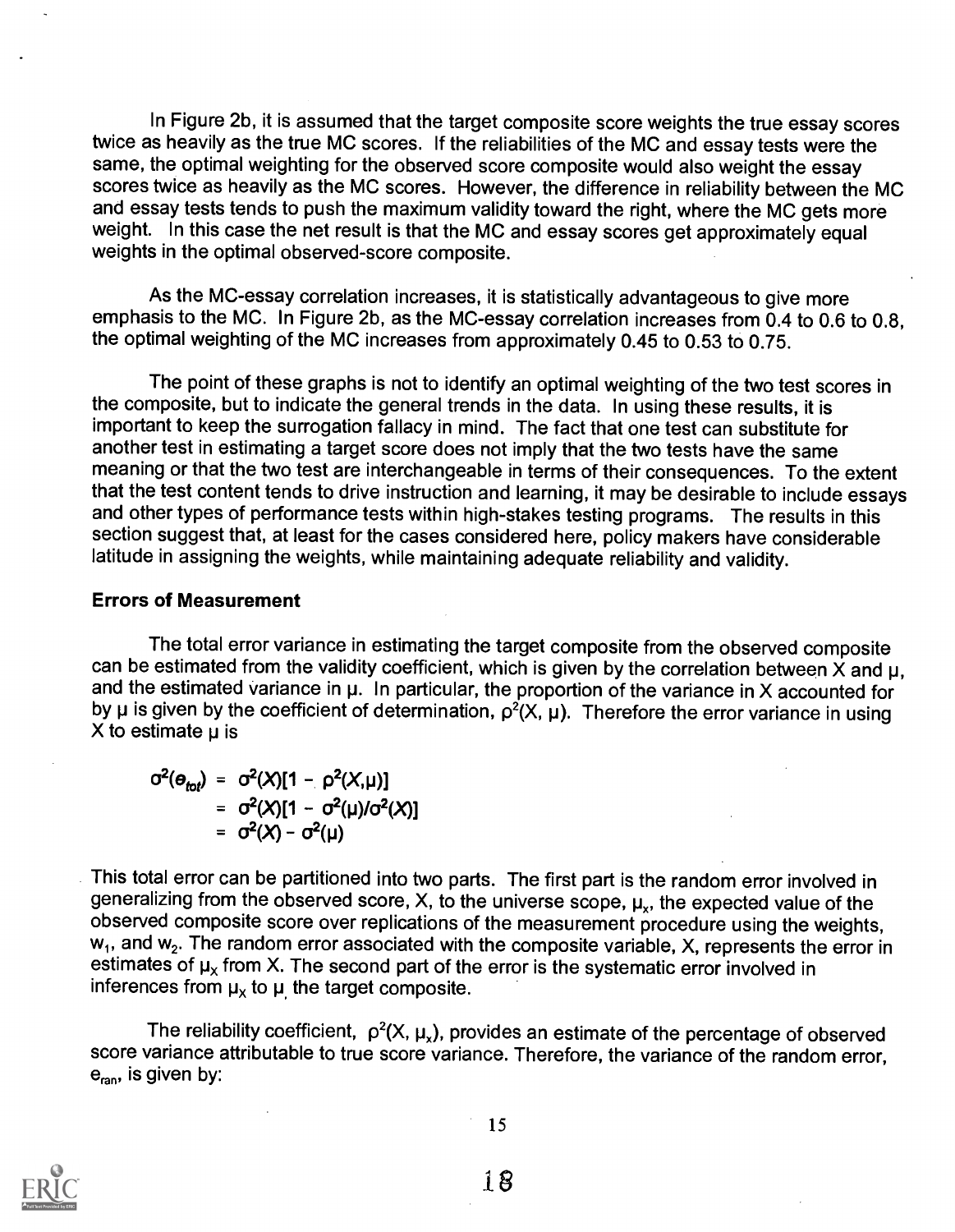$$
\sigma^{2}(e_{ran}) = \sigma^{2}(X)[1 - \rho^{2}(X,\mu_{X})]
$$
  
=  $\sigma^{2}(X)[1 - \sigma^{2}(\mu_{X})/\sigma^{2}(X)]$   
=  $\sigma^{2}(X) - \sigma^{2}(\mu_{X})$ 

This error variance represents the random fluctuations in the composite, X, due to the random fluctuations in the two observed variables,  $X_1$  and  $X_2$ . The weights,  $W_1$  and  $W_2$ , are considered fixed.

The squared disattenuated validity coefficient,  $p^2(\mu, \mu)$  provide an estimate of the proportion of variance in  $\mu$ , attributable to the target composite variable,  $\mu$ . Therefore the systematic errors,  $e_{sys}$ , rising from the use of the weights,  $w_1$ , and  $w_2$ , instead of the intended weights,  $\alpha_1$  and  $\alpha_2$ , is given by:

$$
\sigma^{2}(\Theta_{sys}) = \sigma^{2}(\mu_{X})[1 - \rho^{2}(\mu_{X}, \mu)]
$$
  
=  $\sigma^{2}(\mu_{X})[1 - \sigma^{2}(\mu)/\sigma^{2}(\mu_{X})]$   
=  $\sigma^{2}(\mu_{X}) - \sigma^{2}(\mu)$ 

Given these results, it is clear that, as expected:

$$
\sigma^2(\boldsymbol{\Theta}_{\text{tot}}) = \sigma^2(\boldsymbol{\Theta}_{\text{sys}}) + \sigma^2(\boldsymbol{\Theta}_{\text{ran}})
$$

Therefore, weights that maximize reliability, and therefore minimize  $\sigma^2(e_{\text{ran}})$ , do not necessarily minimize the total error variance or maximize the accuracy of estimates of the target composite. In order to effectively control the total error, it is necessary to control both the systematic errors due to the use of weights,  $w_1$ , and  $w_2$ , which are different from the target weights, and random errors associated with a lack perfect reliability. As indicated in this paper, these two goals can be at odds in some cases.

Focusing exclusively on reliability tends to generate good estimates of the universe score,  $\mu_X$ , which may be quite different from the actual target variable. If  $\mu_1$  and  $\mu_2$  are highly correlated,  $\mu_X$  will be highly correlated with  $\mu$ , the observed score composite that optimizes the reliability may also provide excellent validity. If the correlation between  $\mu_1$  and  $\mu_2$  is not close to 1.0, the composite that optimizes reliability may also introduce a lot of systematic error. Reducing random error by increasing systematic error is generally not a good tradeoff unless the reduction in the magnitude of random errors is large compared to the increases in the magnitude of the systematic error.

#### Results



16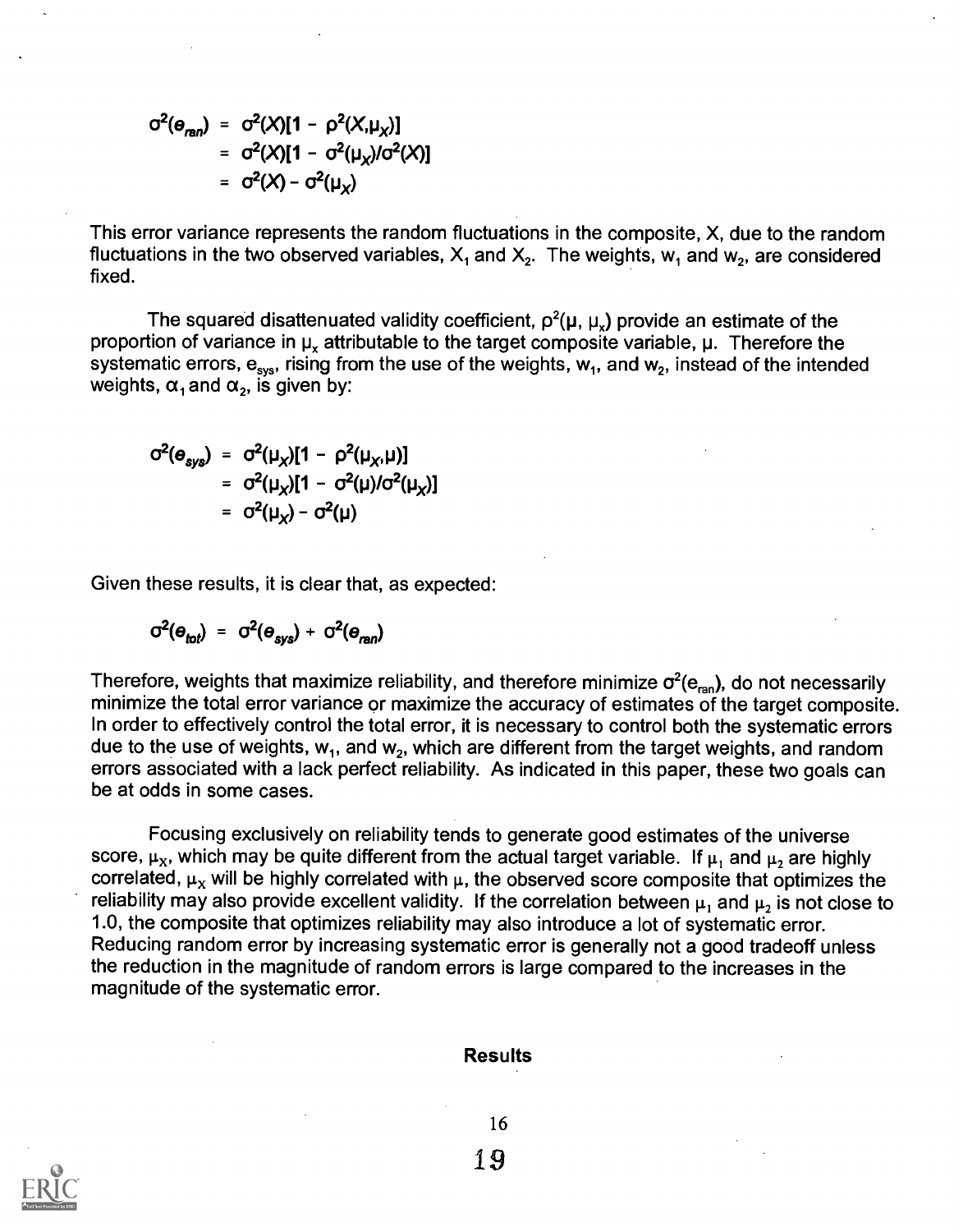Policy makers would define the relative importance of the component measures by specifying the weights in the target composite. In this paper, we consider two possible target composites, one in which the two measures have equal weights, and one in which the less reliable measure has twice the weight of the more reliable measure. Several sets of analyses with different values for the component reliabilities, variances, covariances, and target weights are reported. These analyses illustrate several general conclusions (assuming that one component test has a substantially higher reliability than the other, e.g., 0.9 vs. 0.72, that the two tests have similar variances and a modest to fairly high correlation, e.g., 0.4 to 0.8.

1. The reliability of the observed composite does not depend on the definition of the target composite. It depends only on the reliabilities of the two component tests, their variances and correlation, and the weights assigned to the two tests in the observed composite. The reliability of the composite tends to increase as the correlation between the two component scores increases. The reliability of the composite also tends to increase as the weight assigned to the more reliable of the two measures increases, but levels off and decreases slightly as the weight assigned to the more reliable measure approaches 1.0. Consistent with Wainer and Thissen (1993), if the goal is to maximize the reliability, it makes sense to assign almost all of the weight to the more reliable of the two observed scores, even if the two components have equal weights in the target composite. However, the analyses also indicate that we can give the essay scores considerable weight without doing much damage to the reliability. In addition, of course, if little or no weight is to be given to the less reliable of the two measures, substantial savings in time and money could be realized; or the reliability could be further increased by lengthening the more reliable test.

2. The validity of the observed composite as a measure of the target true-score composite does depend on the match between the weights for the target composite and the weights for the observed composite. The validity of the observed composite score as a measure of the target true-score composite will tend to be higher to the extent that the weights in the observed composite match the weights in the target composite score. If the reliabilities of the component scores were the same, the optimal weighting for the observed score composite would be the same as that of the target composite.

3. To the extent that reliability of one of the tests is substantially higher than that of the other test, the reliability of the composite tends to increase as more weight is given to the more reliable test. This increases the reliability of the observed composite, and all else being equal, as the reliability of the composite increases, the validity will increase. As a result, to the extent that one of the observed scores is more reliable than the other, validity is enhanced by giving somewhat more weight to the more reliable test than is indicated by the target weights.

4. As the correlation between the component tests increases, the validity coefficients increase, due in part to the fact that the reliability of the observed composite increases. In addition, as the more reliable score gets better at estimating the less reliable score it is less important that the weights in the observed composite approximate those of the target composite, and it is advantageous to lean more heavily on the more reliable of the two tests. Even if the less reliable test is assigned twice the weight of the more reliable test in the target true-score



17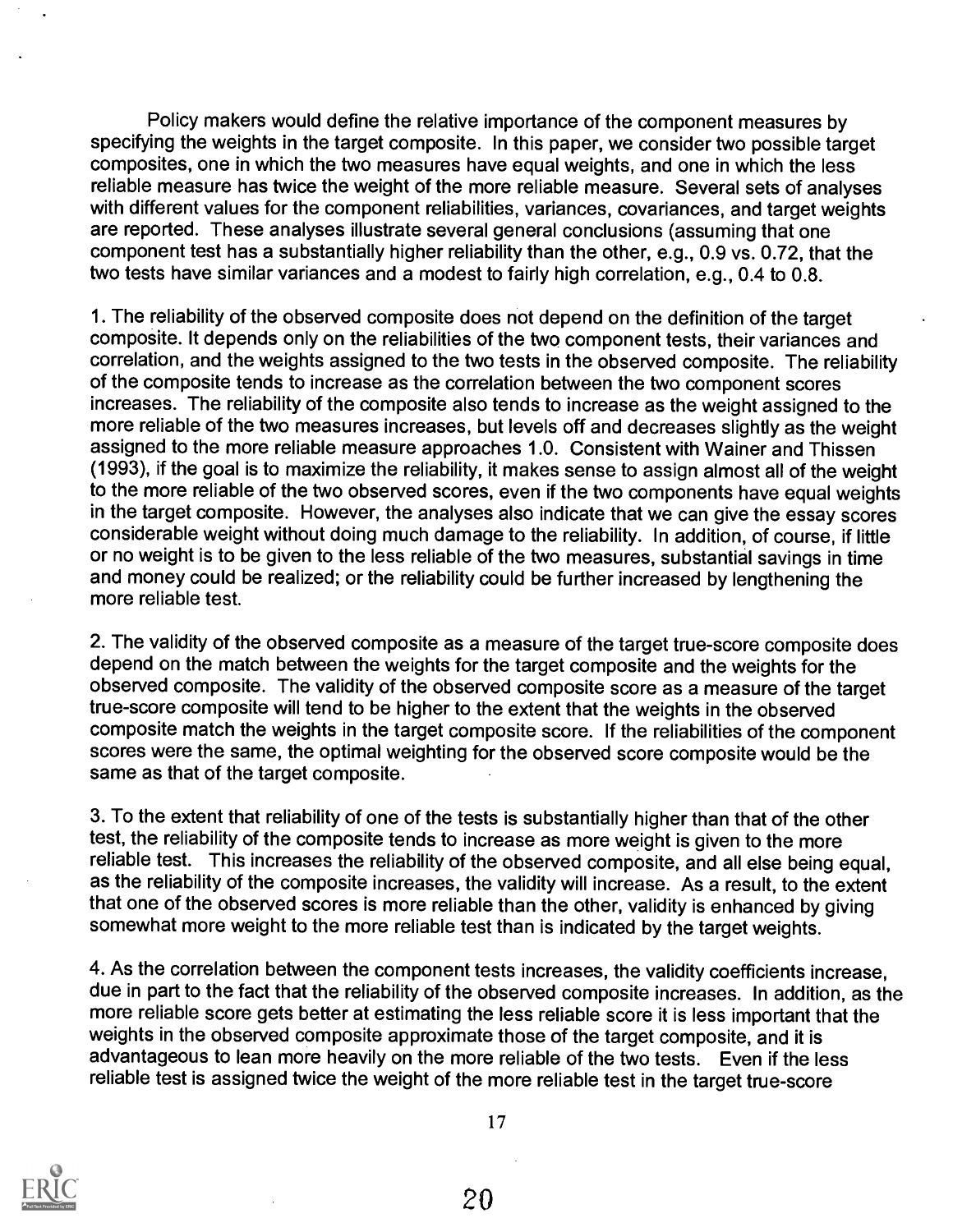composite, and the correlation between the two tests is fairly high (e.g., around 0.6), the maximum validity occurs when the weights in the observed composite are approximately equal.

These results provide general guidance in defining the weights to be assigned to two tests (and can be easily extended to three or more component tests). They suggest that, if the target variable includes two distinct components, it will generally be important to measure both components in order to achieve high validity, even if one of the measures is less reliable than the other. Giving extra weight to the more reliable observed score will improve the reliability of the composite, and up to a point will tend to improve its validity. Giving too much weight to the more reliable component decreases the validity of the observed composite as a measure of the target composite.

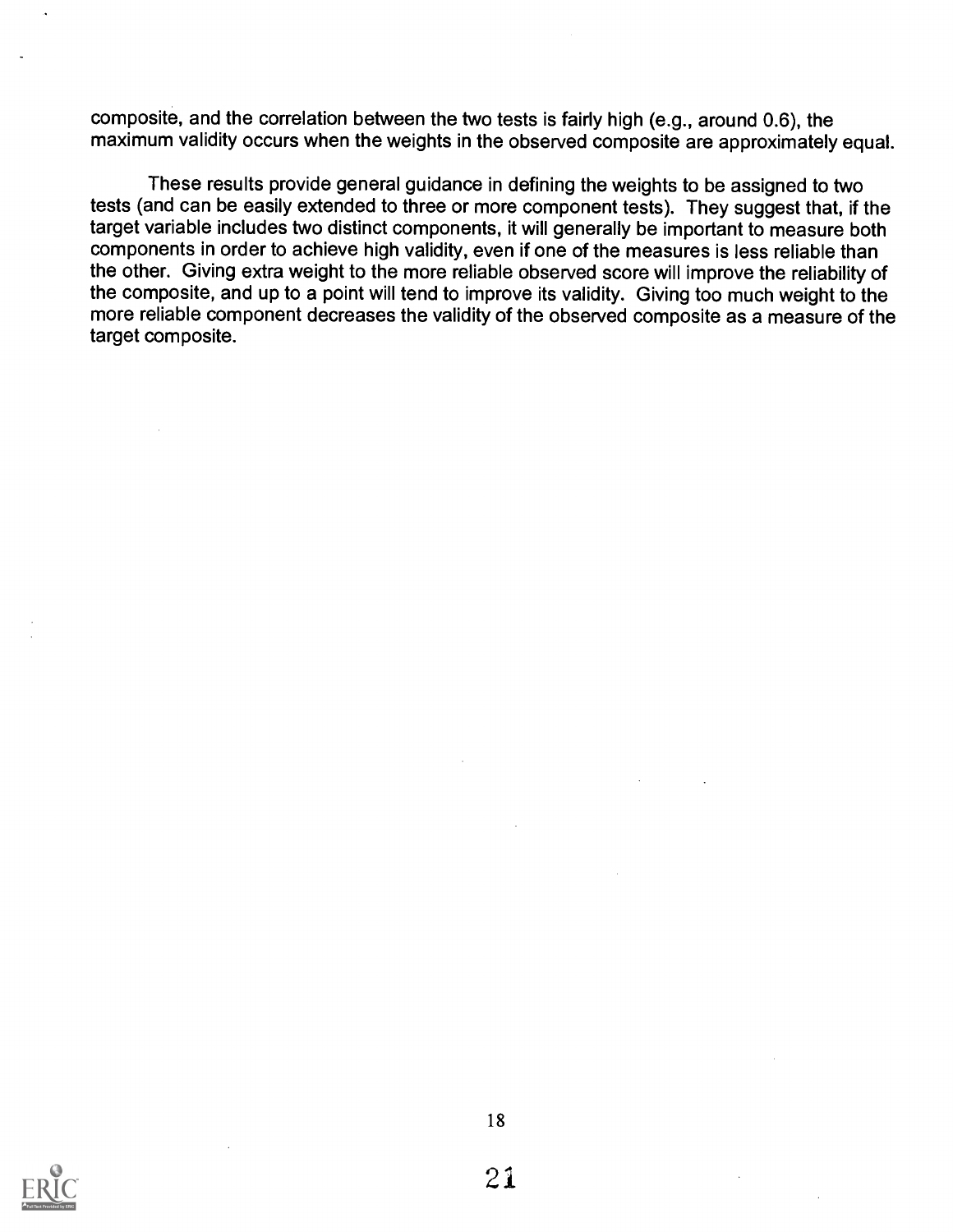### References

Bennett, R., Rock, D., & Wang, M. (1991). Equivalence of free-response and multiple-choice items. journal of educational measurement, 28, 77-92.

Brennan, R. (2001). Some problems, pitfalls, and paradoxes in educational measurement. Educational measurement: Issues and Practice, 20, 4, 6-18

Feldt, L. (1997). Can validity rise when reliability declines? Applied Measurement in Education 10, 377-387.

Gulliksen, H. (1950). Theory of Mental tests. New York, John Wiley.

Hambleton, R. & Slater, S. (1997). Reliability of credentialing examinations and the impact of scoring models and standard-setting policies. Applied Measurement in Education, 10, 19-38.

Jarjoura, D. & Brennan, R. (1982). A variance components model for measurement procedures associated with tables of specifications. Applied Psychological Measurement, 6,2,161-171.

Kelly, T. (1927). Interpretation of Educational measurements. New York, World book Company.

Klein, S. (1995). Options for combining MBE and essay scores. The Bar Examiner, 38-43.

Lenel, J. (1992) Issues in equating and combining MBE and essay scores. The Bar Examiner, 6-20

Mehrens, W. (1990) Combining evaluation data from multiple sources. In J. Millman & L. Darling-Hammond (Eds.), The New hanbook of teacher Evaluation. Sage, Newbury park, CA.

Rudner, L. Informed test component weighting. Educational measurement; Issues and Practice, 20, 1, 16-19.

Wainer, H. & Thissen, D. (1993). Combining multiple-choice and constructed-response test scores: Toward a Marxist theory of test construction. Applied Measurement in Education, 6, 103-118.

Wang M. & Stanley J. (1970). Differential weighting: A review of methods and empirical studies. Review of Educational Research, 40, 663-705.

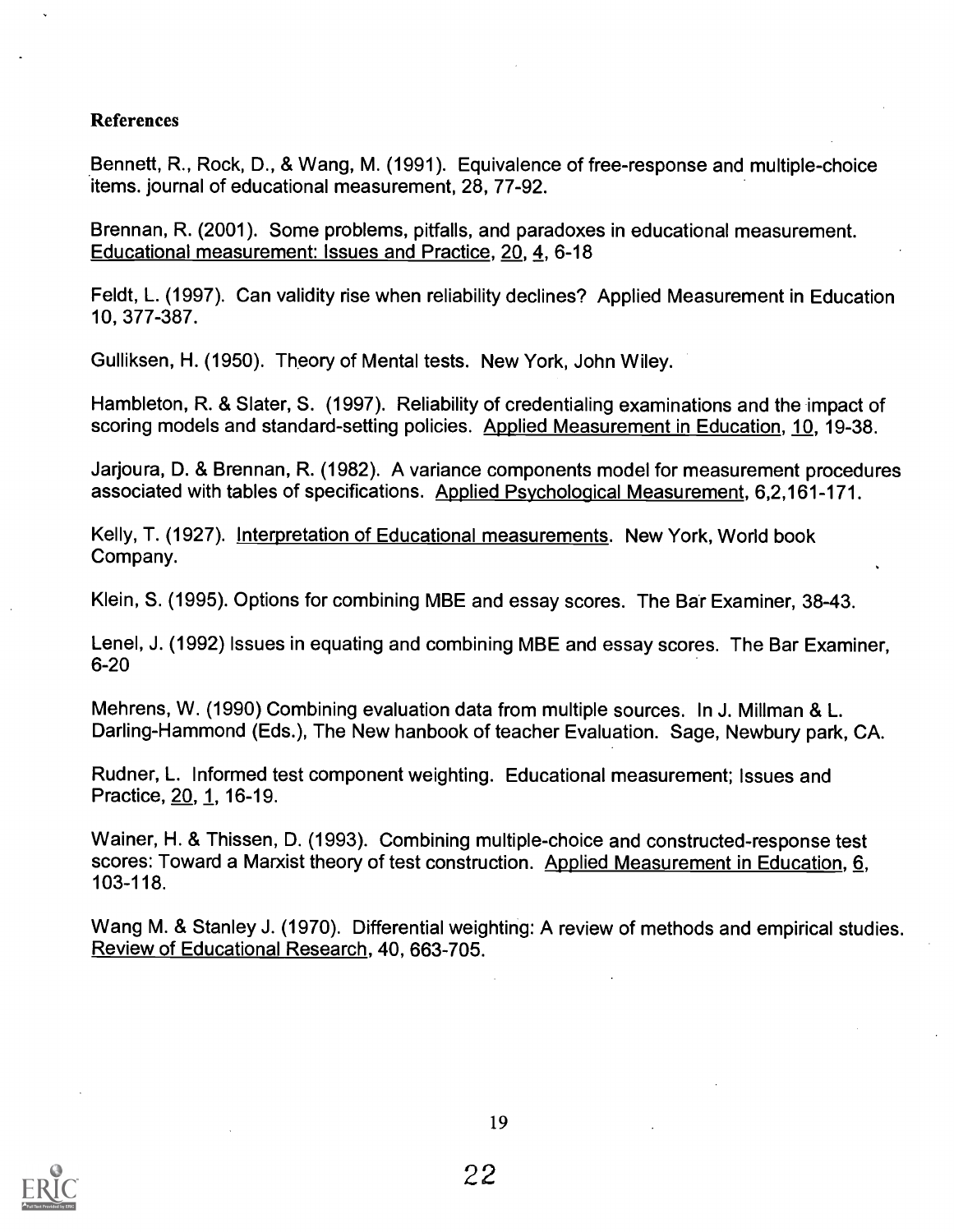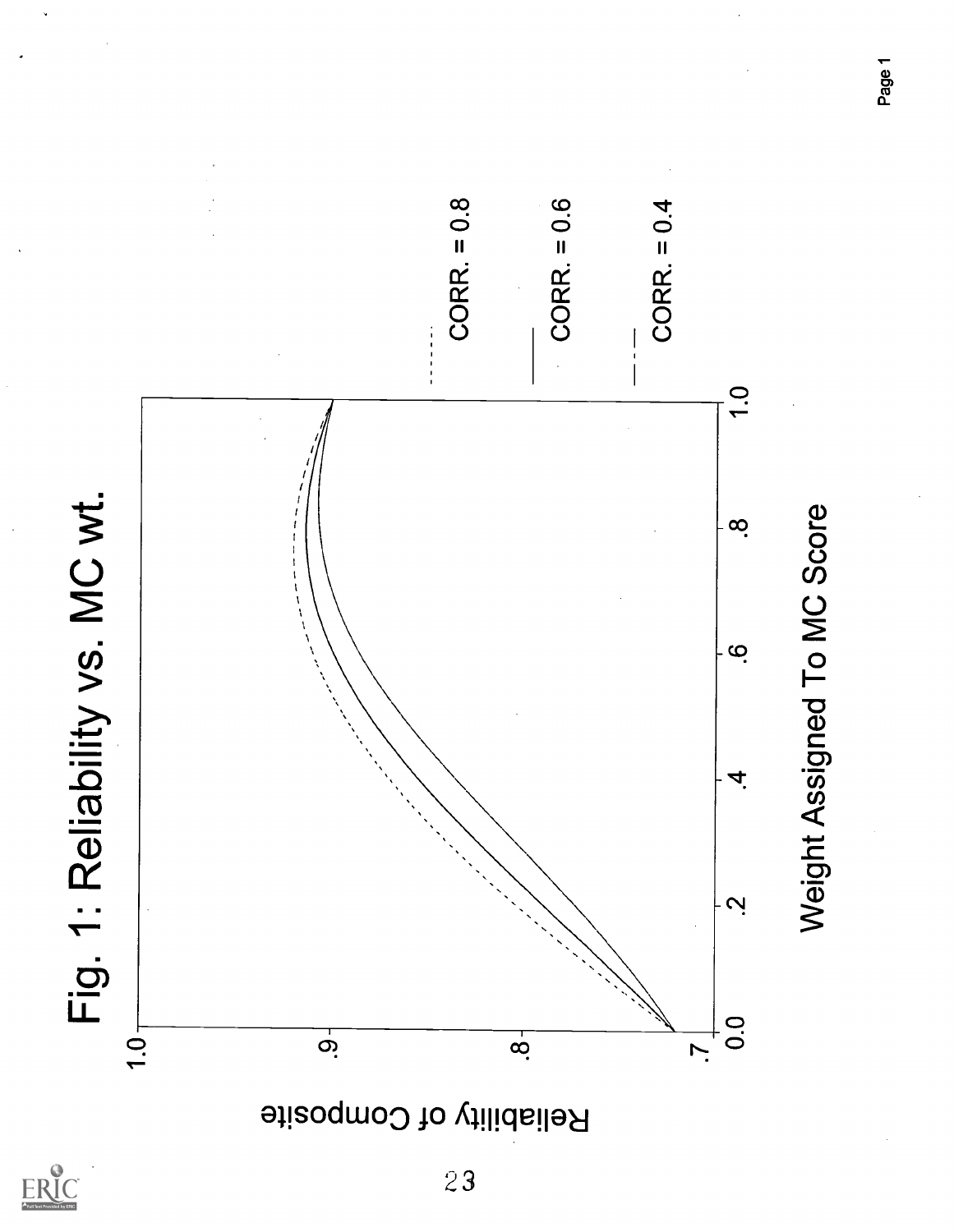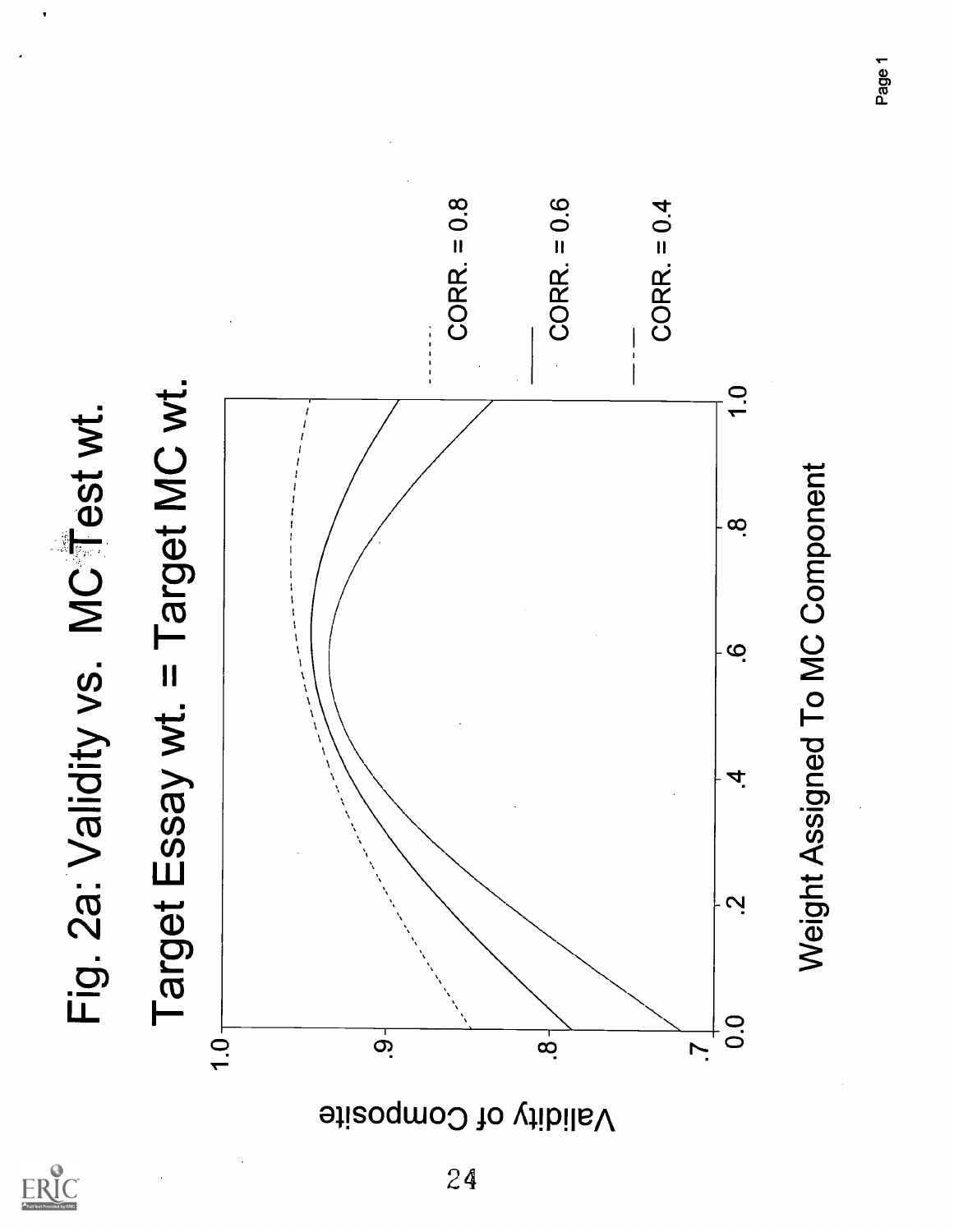





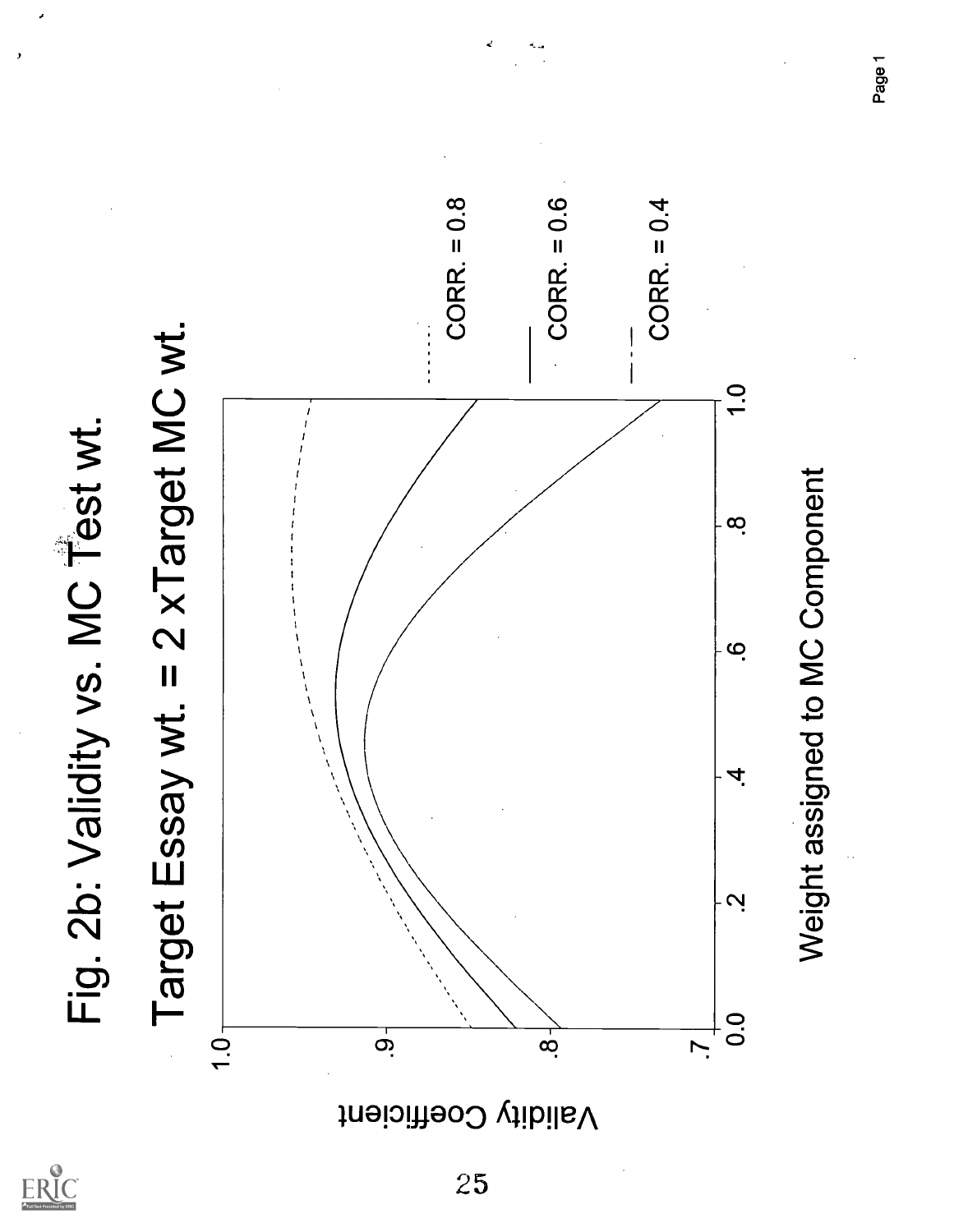

In order to disseminate as widely as possible timely and significant materials of interest to the educational community, documents announced in the monthly abstract journal of the ERIC system, Resources in Education (RIE), are usually made available to users in microfiche, reproduced paper copy, and electronic media, and sold through the ERIC Document Reproduction Service (EDRS). Credit is given to the source of each document, and, if reproduction release is granted, one of the following notices is affixed to the document.

If permission is granted to reproduce and disseminate the identified document, please CHECK ONE of the following three options and sign at the bottom of the page.



Documents will be processed as indicated provided reproduction quality permits. If permission to reproduce is granted, but no box is checked, documents will be processed at Level 1.

I hereby grant to the Educational Resources Information Center (ERIC) nonexclusive permission to reproduce and disseminate this document as indicated above. Reproduction from the ERIC microfiche or electronic media by persons other than ERIC employees and its system contractors requires permission from the copyright holder. Exception is made for non-profit reproduction by libraries and other service agencies to satisfy information needs of educators in response to discrete inquiries.

| Sign   | Signature:                           | Printed Name/Position/Title:<br>. IV                          |  |
|--------|--------------------------------------|---------------------------------------------------------------|--|
| here,  | Mc<br>مصصاح<br>Organization/Address: | Telephone: /                                                  |  |
| please | National Conference of<br>commens    | LO8-280-8550 FAX:                                             |  |
| へ      |                                      | E-Mail Address:<br>Date:<br>5n<br>Kane a nepex org<br>رہ اسلا |  |
|        |                                      | <u>(Over</u>                                                  |  |
|        |                                      |                                                               |  |